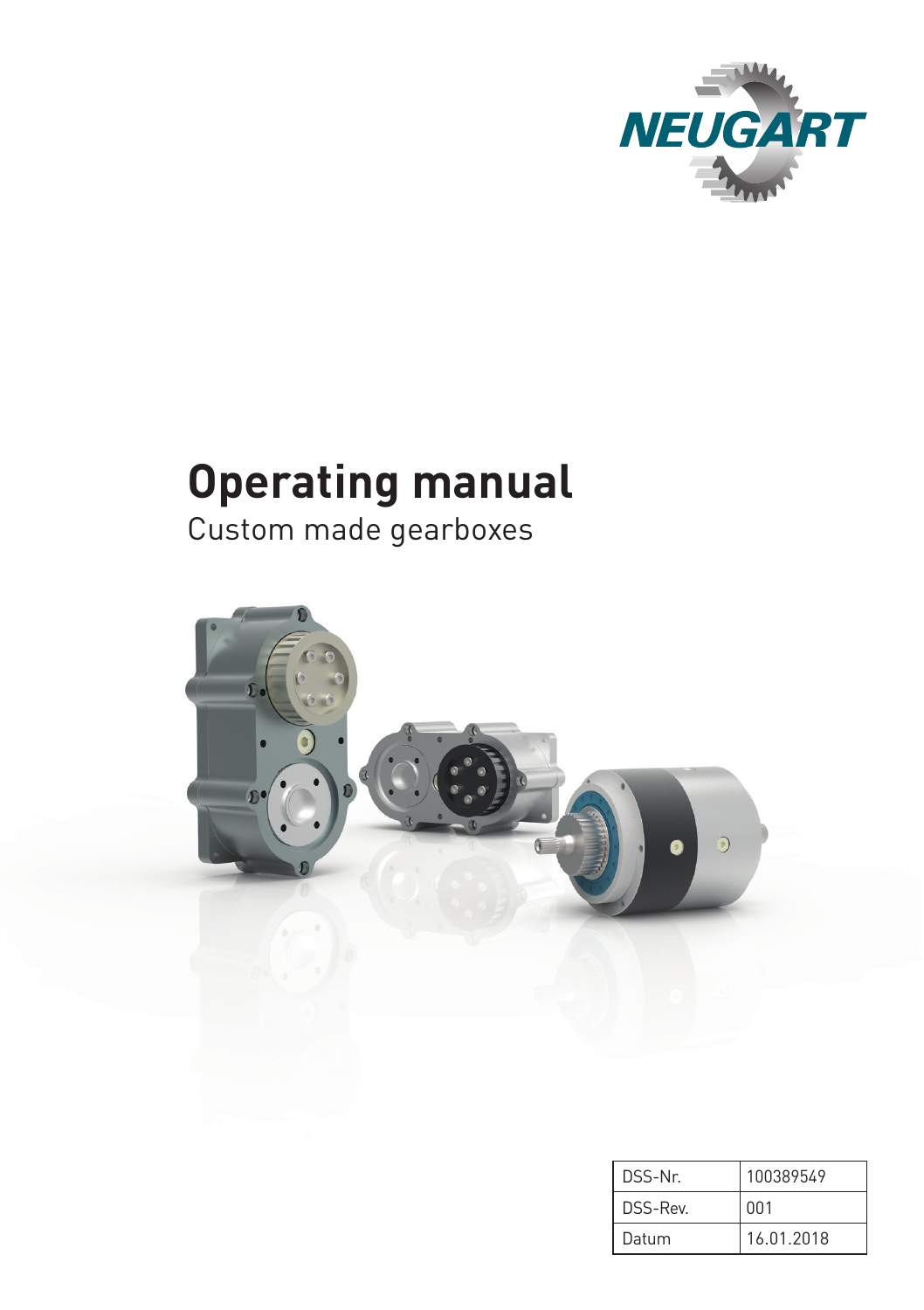## **Custom made gearbox operating manual**





# **Contents**

| 1              |                    | <b>General information</b>        | 3  |
|----------------|--------------------|-----------------------------------|----|
|                | 1.1                | Using the operating manual        | 3  |
|                | 1.2                | Warnings in this operating manual | 4  |
|                | 1.3                | Safety and hazard symbol          | 5  |
|                | 1.4                | Information symbols               | 6  |
|                | 1.5                | Copyright                         | 6  |
| $\overline{2}$ |                    | <b>Safety notices</b>             | 7  |
|                | 2.1                | Initial comments                  | 7  |
|                | 2.2                | Standards and directives          | 7  |
|                | 2.3                | Intended use                      | 7  |
|                | 2.4                | Reasonably foreseeable misuse     | 8  |
|                | 2.5                | Staff qualification               | 8  |
|                | 2.6                | General safety instructions       | 9  |
| 3              | <b>Description</b> |                                   | 11 |
|                | 3.1                | Technical data                    | 12 |
|                | 3.2                | Accessories                       | 12 |
|                | 3.3                | Lubrication                       | 12 |
|                | 3.4                | Identification plate              | 12 |
| 4              |                    | <b>Storage and transport</b>      | 13 |
|                | 4.1                | Storage                           | 13 |
|                | 4.2                | Transport                         | 13 |
|                | 4.3                | Condition upon delivery           | 14 |
| 5              | <b>Mounting</b>    |                                   | 15 |
|                | 5.1                | Ambient conditions                | 15 |
|                | 5.2                | Preparations for mounting (input) | 16 |
|                | 5.3                | Mounting (input)                  | 16 |
|                | 5.4                | Mounting gearbox                  | 17 |
| 6              |                    | <b>Commissioning</b>              | 19 |
|                | 6.1                | Measuring surface temperature     | 20 |
|                | 6.2                | Sound emission                    | 21 |
| 7              |                    | <b>Maintenance and disposal</b>   | 22 |
|                | 7.1                | Maintenance intervals             | 22 |
|                | 7.2                | Lubrication                       | 23 |
|                | 7.3                | Seals                             | 24 |
|                | 7.4                | Disposal                          | 24 |
| 8              |                    | <b>Operating faults</b>           | 25 |
|                | 8.1                | Remedying operating faults        | 25 |
| 9              | <b>Service</b>     |                                   | 26 |
|                |                    |                                   |    |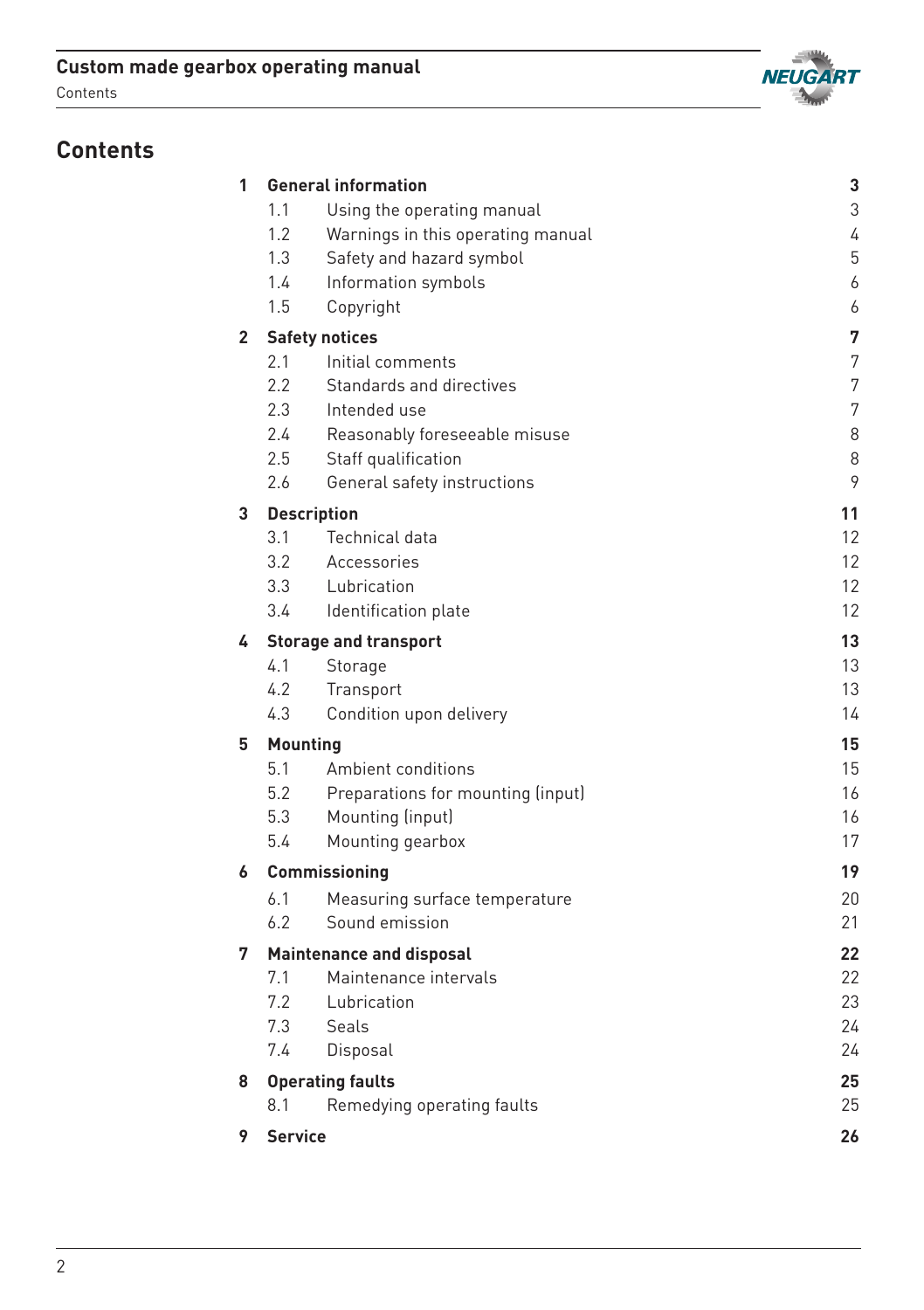

1 General information

# **1 General information**

## **1.1 Using the operating manual**

This operating manual contains important information about how to safely and properly mount, transport, commission, maintain, and dispose of Neugart custom made gearboxes.

In the remainder of these instructions, these custom made gearboxes are simply referred to as gearboxes.

The machine operator must ensure that these instructions are read and understood in full by everyone assigned/tasked with installing, operating or maintaining the gearbox.

These instructions must be kept close to the machine in which the gearbox is used so they are easily accessible and can be consulted immediately if needed. Anyone working near the machine must be familiar with the safety notices.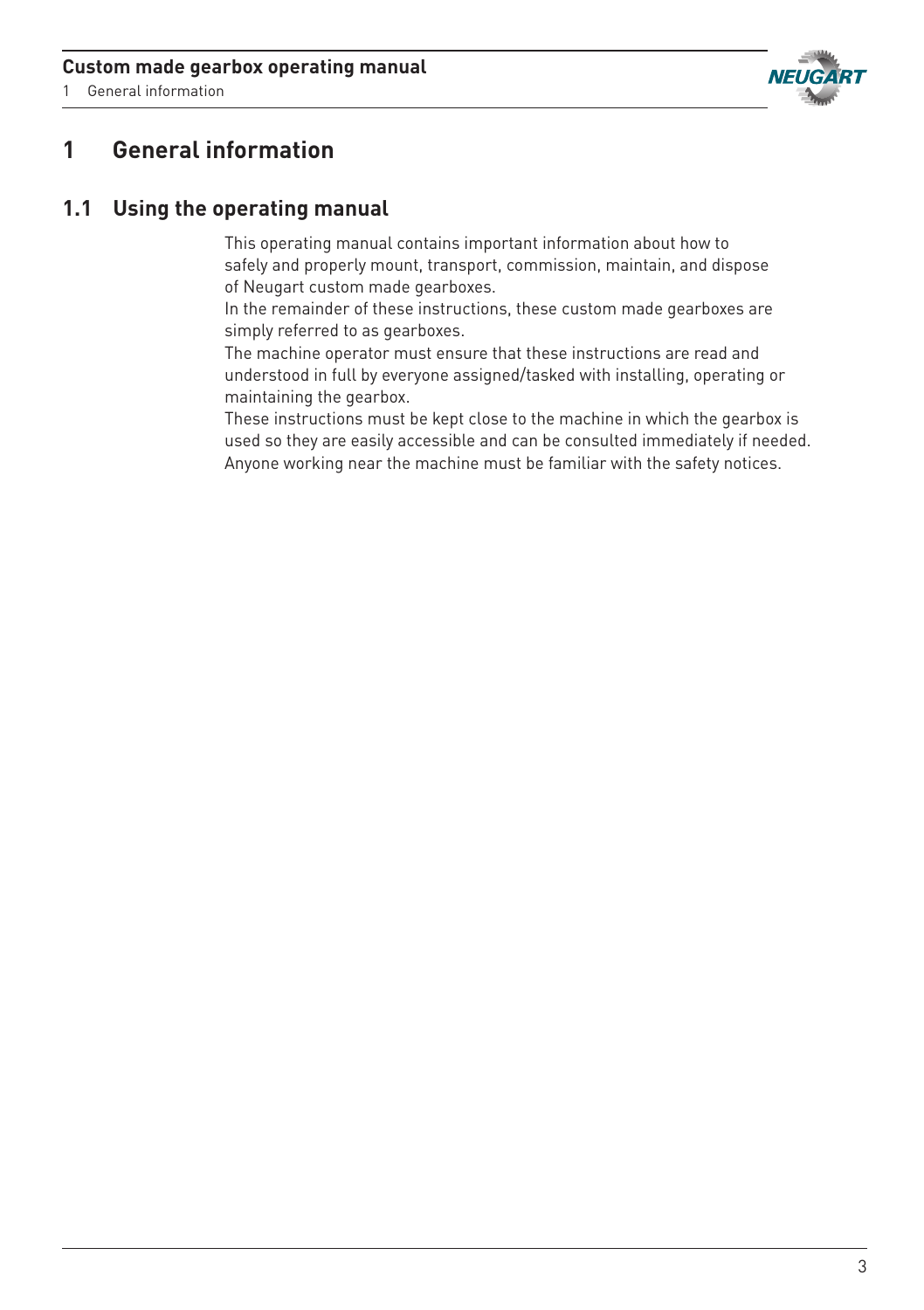

1 General information

## **1.2 Warnings in this operating manual**

### **1.2.1 Meaning of signal words**

Warnings are used in this operating manual if there is a risk of personal injury or damage to property. The signal words in the warnings draw attention to particular hazards and indicate their severity.

| <b>Signal word</b> | <b>Meaning</b>                                                                                                     | <b>Consequences of non-observance</b>         |
|--------------------|--------------------------------------------------------------------------------------------------------------------|-----------------------------------------------|
| <b>Danger</b>      | Direct, grave danger to life<br>and limb                                                                           | Serious injuries or even death                |
| <b>Warning</b>     | Potential danger to life and limb                                                                                  | Serious injuries or even death                |
| <b>Caution</b>     | Potential danger of minor<br>injuries                                                                              | Minor injuries                                |
| <b>Attention!</b>  | Potential danger of damage<br>to property or environmental<br>damage                                               | Damage to drive system or its<br>surroundings |
| <b>Note</b>        | Particularly important<br>information: Makes it easier<br>to install and use the gearbox<br>correctly and properly | May impair operating process                  |

## **1.2.2 Structure of warnings**

The warnings indicate potential hazards and state measures for avoiding them. The warnings are structured as follows:

|               | A SIGNAL WORD!                                                               |
|---------------|------------------------------------------------------------------------------|
| Safety symbol | Type of hazard, its source, and potential consequences of non-<br>observance |
|               | • Measures for avoiding the hazard                                           |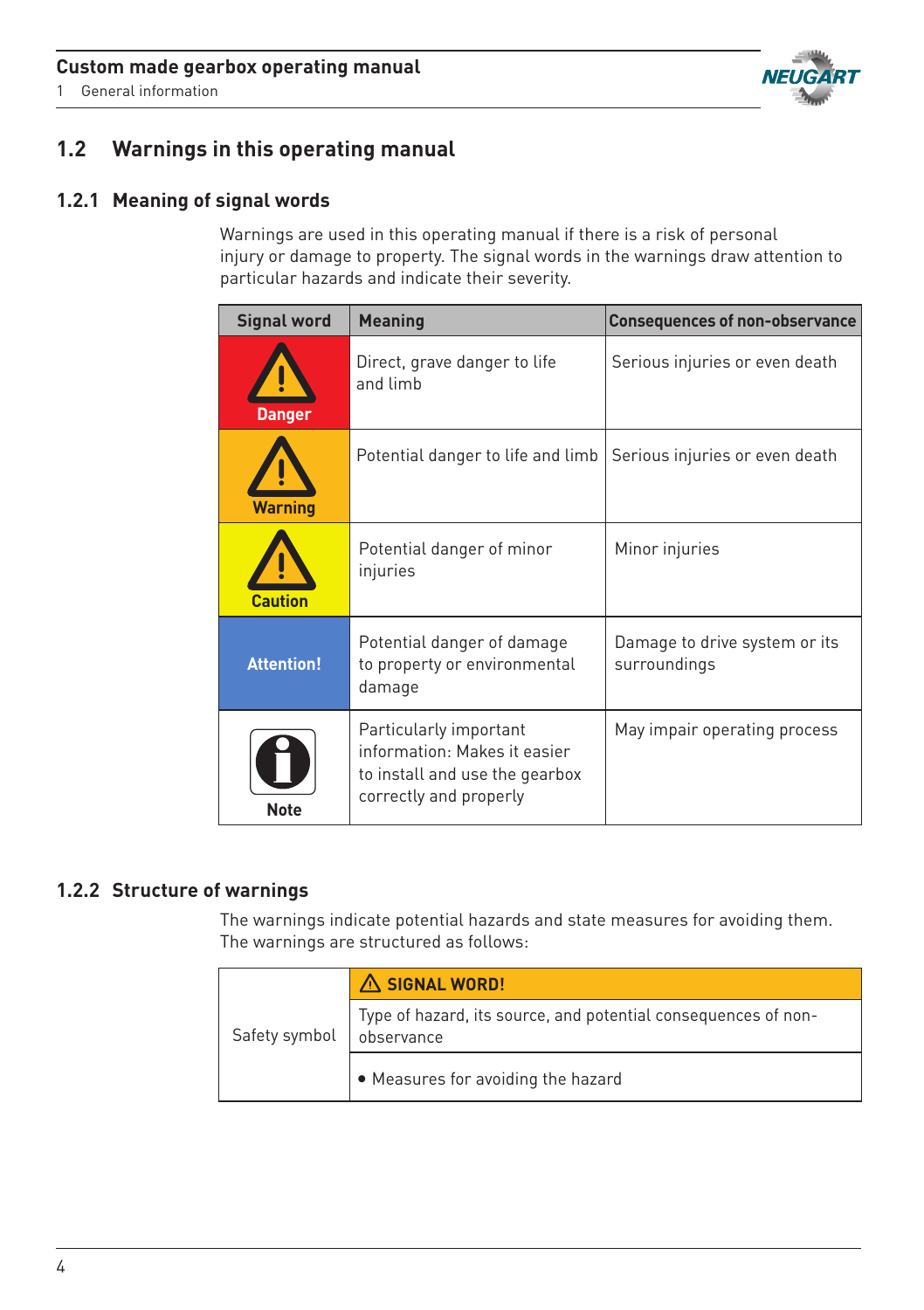1 General information

# **NEUGART**

# **1.3 Safety and hazard symbols**

The following safety symbols are used in this operating manual to indicate hazards, warnings, and important information:





**Hazardous to the environment**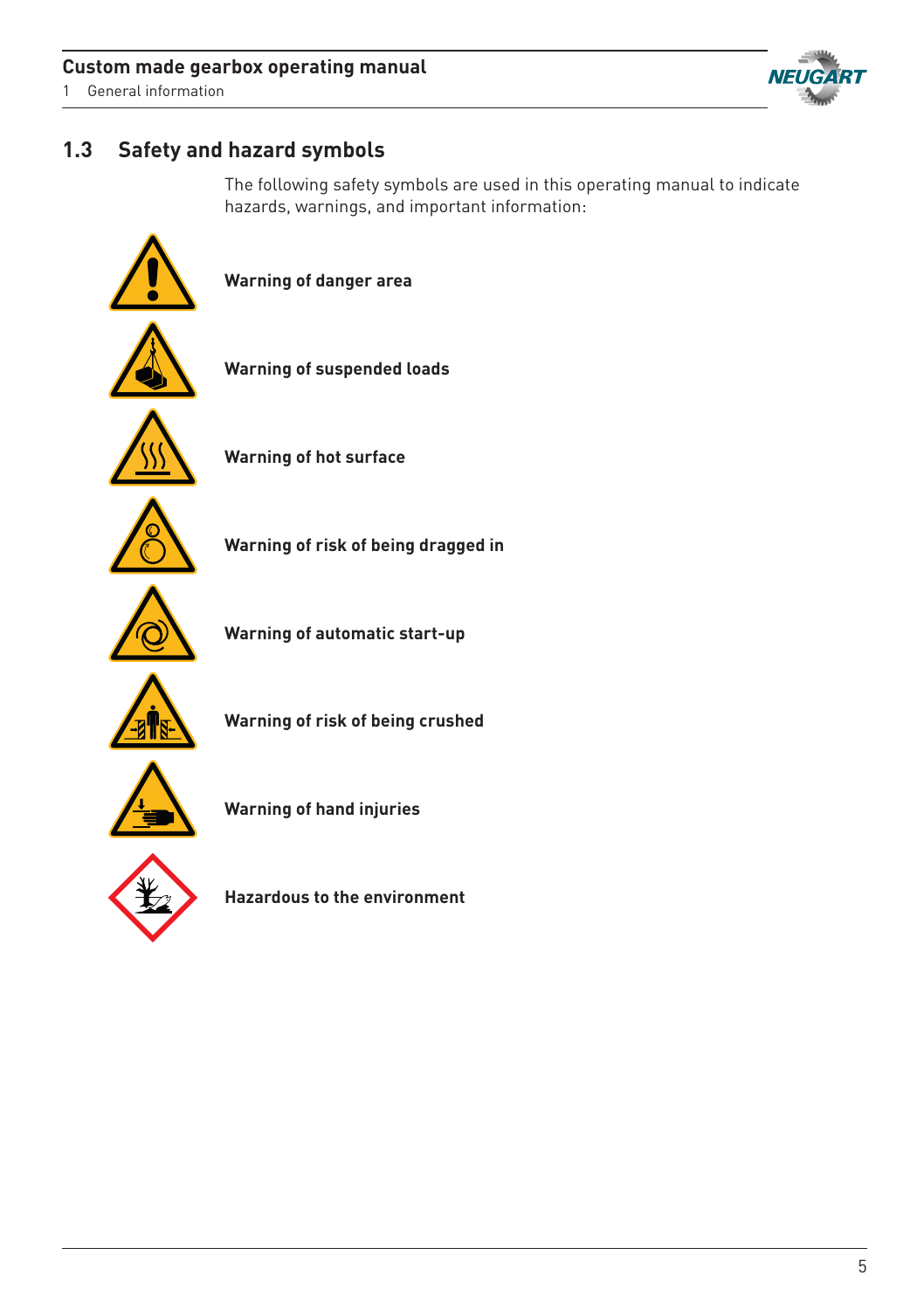#### **Custom made gearbox operating manual**

1 General information



## **1.4 Information symbols**



Here you will find very important information that you should follow for correct and proper gearbox installation and use.

Act. Call for action. •

## **1.5 Copyright**

Copyright for this operating manual remains with

#### **Neugart GmbH, Kippenheim**

The operating manual must not be reproduced, disseminated, used without authorization for the purpose of competition or shared with others in part or in whole. Infringements will result in compensation for damages.

All rights reserved, especially in the event that a patent is granted or other forms of registration.

The original operating manual is produced in German. All translations are based on the German version. Subject to technical modifications.

© 2018 Neugart GmbH, Kippenheim.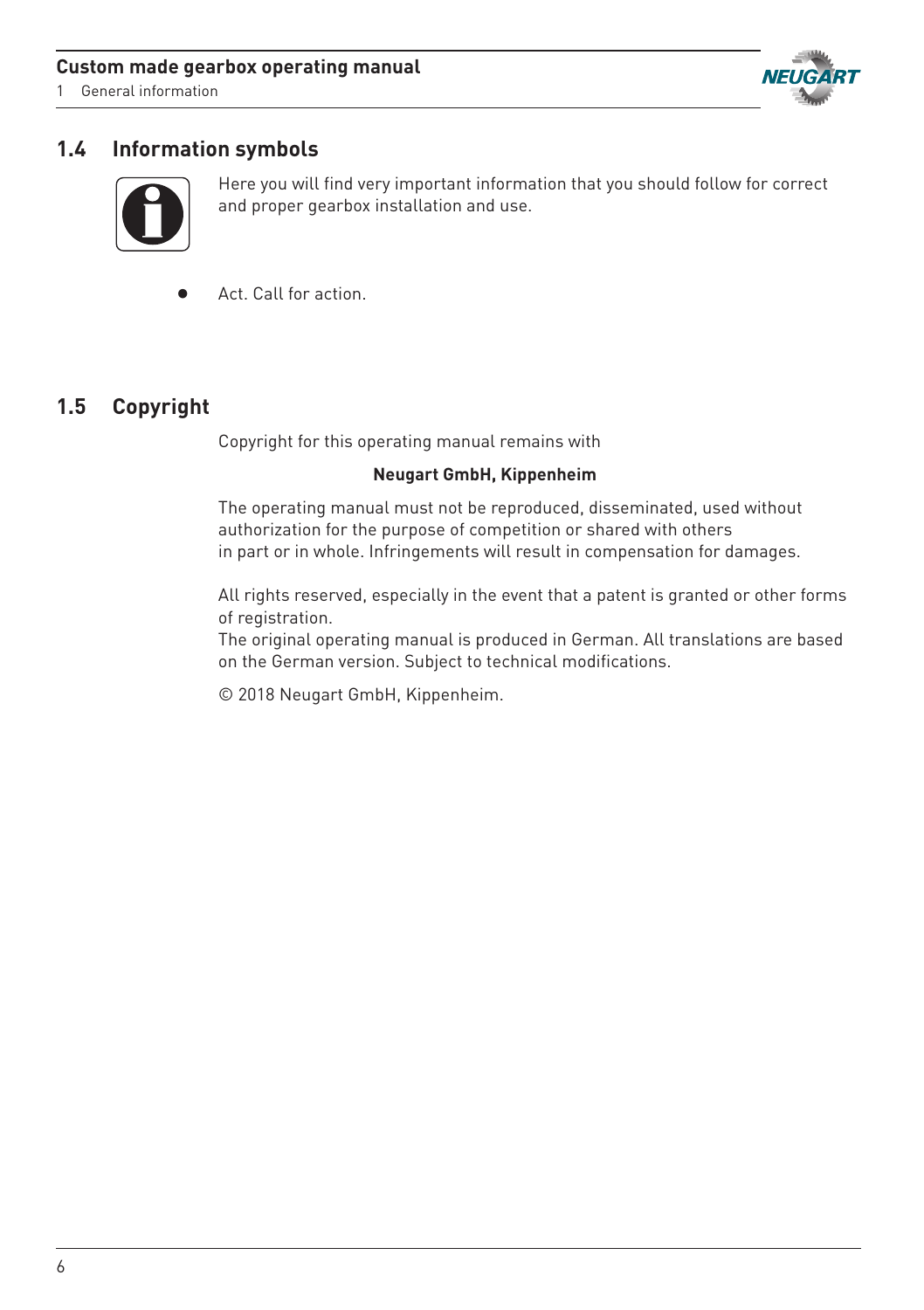2 Safety notices



# **2 Safety notices**

## **2.1 Initial comments**

This chapter describes the safety notices you need to observe for safe gearbox use. It indicates potential hazard sources and generally required safety measures. In addition to these notices, please observe the statutory accident prevention and environmental protection regulations and the additional safety notices provided in the relevant chapters of this operating manual.

## **2.2 Standards and directives**

#### **2.2.1 Directive 2006/42/EG**

Gearboxes are not machines or incomplete machines in the sense of the EU Directive 2006/42/EC. Gearboxes are components intended for installation in machines and systems. A declaration of conformity in the sense of this Directive is not therefore permitted for gearboxes.

The gearbox must not be commissioned within the area of application of Directive 2006/42/EC until it has been ascertained that the equipment in which the gearbox is being installed as a component complies with Directive 2006/42/EC.

## **2.2.2 CE labeling**

Gearboxes are not machines or incomplete machines in the sense of the EU Directive 2006/42/EC. Gearboxes are components intended for installation in machines and systems. CE labeling is not therefore permitted for gearboxes.

## **2.3 Intended use**

The gearboxes are only intended to be installed in a machine and/or system or to be combined with other devices to form a machine and/or system. The gearbox is used to convert torque and speed in industrial applications. Observe the information relating to mounting and operation. The gearbox may only be operated within its technical specification (see Chapter 3.1: Technical data). If the permissible technical data is exceeded, permanent or sudden gearbox damage may result.

The machine manufacturer must undertake a risk assessment for the machine to ensure that appropriate measures are taken to ensure that the gearbox is used as intended and that unforeseen movements cannot cause injury to people or damage to property. Additional requirements of the technical staff may result from the risk assessment.

The gearbox may only be commissioned once the machine and/or system in which the gearbox is fitted as a component conforms to the requirements of the applicable directives and statutory regulations (see Chapter 2.2: Standards and directives).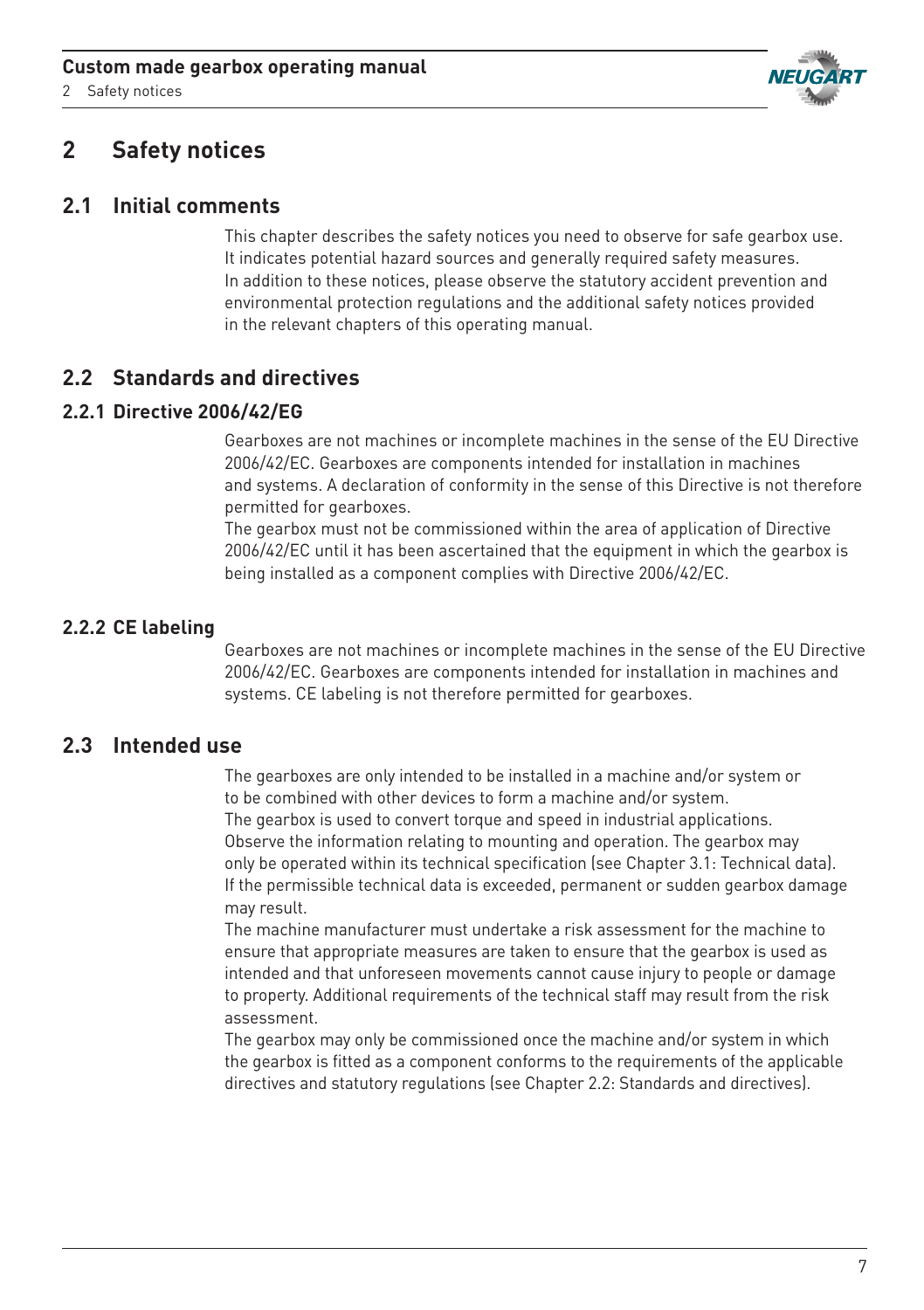

2 Safety notices

## **2.4 Reasonably foreseeable misuse**

Any gearbox use which exceeds the maximum permissible speeds, torques, temperatures or radial loads is not permitted (see Chapter 3.1: Technical data). The gearboxes must not be operated in potentially explosive areas.

## **2.5 Staff qualification**

Only qualified experts may undertake work such as transport, mounting, commissioning, and maintenance. Qualified experts are people familiar with the transport, installation, mounting, commissioning, and operation of gearboxes. They have the corresponding minimum qualifications needed for the work and have read and understood the operating manual.

**Transport:** only by staff with the corresponding qualification who have been appropriately trained in how to handle the product.

**Installation:** only by experts trained in mechanics.

**Commissioning/maintenance:** only by experts with extensive knowledge of drive technology. The experts must also be aware of and observe the national accident prevention regulations.

**Experts** are people who are able to assess the work assigned to them, recognize potential hazards, and take appropriate safety measures on the basis of their technical training, knowledge and experience, and their knowledge of the relevant requirements. Experts must observe the relevant technical rules.

Ensure that staff have read and understood the operating manual.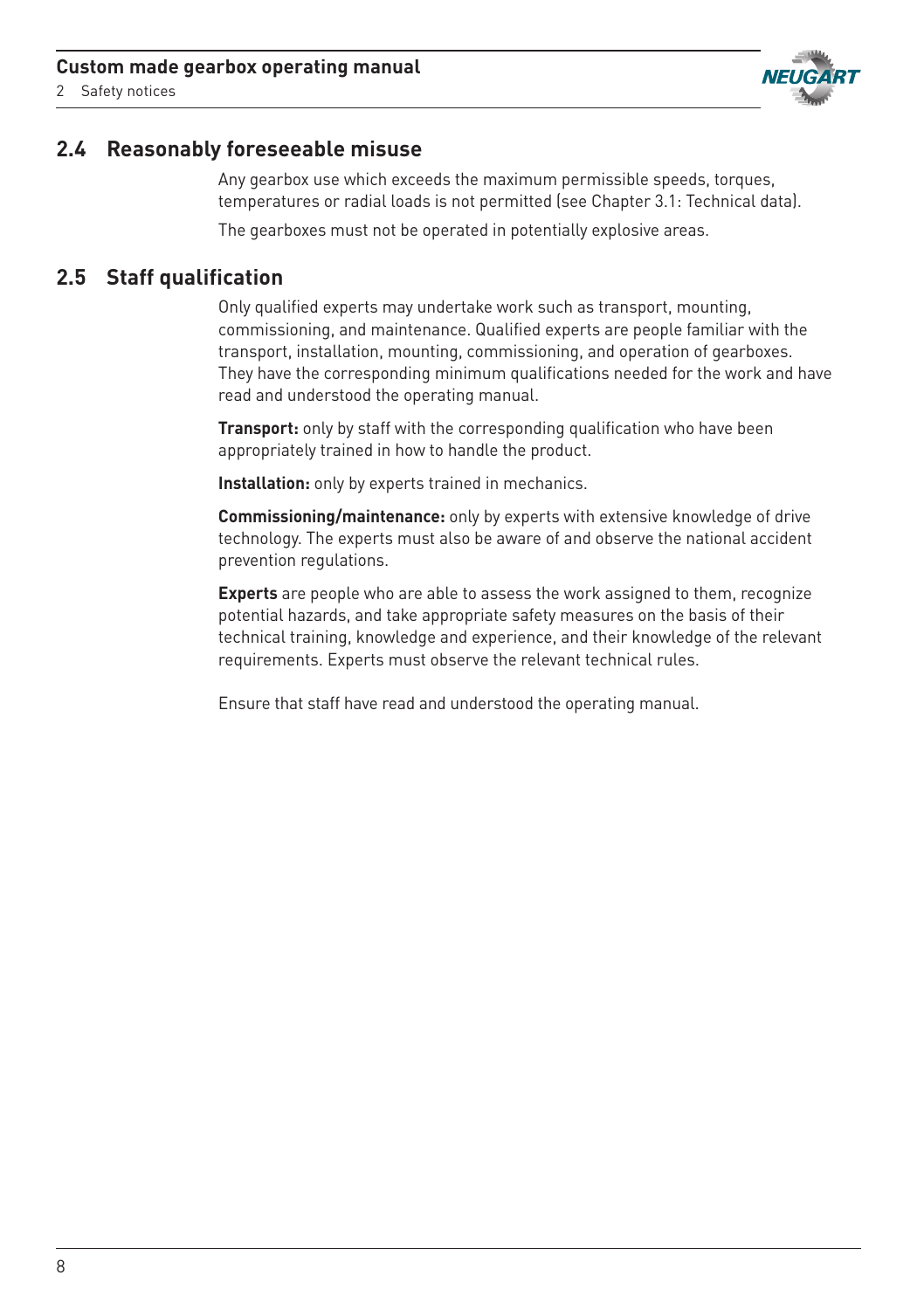

# **2.6 General safety instructions**

|  | $\triangle$ Warning!                                                                                                                                                                              |
|--|---------------------------------------------------------------------------------------------------------------------------------------------------------------------------------------------------|
|  | Improper use, incorrect installation and operation, and insufficient<br>maintenance may result in serious damage to property, serious<br>injury, and even death.                                  |
|  | Observe the following general safety instructions.                                                                                                                                                |
|  | Ensure intended use and observe the technical data.                                                                                                                                               |
|  | Never use the gearbox with damaged parts.                                                                                                                                                         |
|  | Ensure that staff are qualified.                                                                                                                                                                  |
|  | Only have gearbox repaired by Neugart.                                                                                                                                                            |
|  | $\triangle$ Warning!                                                                                                                                                                              |
|  | Rotating components on the gearbox may be flung out and/or<br>body parts may be drawn in by rotating parts. This may result in<br>serious injury, and even death.                                 |
|  | Before using the gearbox, ensure that all shafts are correctly<br>connected.                                                                                                                      |
|  | Remove or secure any shaft feather keys if the gearbox<br>is being started up without a connected load. This will avoid<br>the feather keys being flung out and the associated risk<br>of injury. |
|  | Ensure that potential hazard sources are covered/secured<br>(e.g. rotating parts).                                                                                                                |
|  | Only work on a gearbox if it is stationary, the driving motor is<br>switched off, and locked to prevent it from switching on again.                                                               |
|  | During operation, keep at a sufficient safe distance from the<br>gearbox and its rotating parts.                                                                                                  |
|  | △ Warning!                                                                                                                                                                                        |
|  | Modifications and work on the gearbox may change the gearbox's<br>technical data and therefore result in serious damage to property,<br>serious injury, and even death.                           |
|  | Do not change/modify the gearbox in any way.                                                                                                                                                      |
|  | Do not undertake any work on the gearbox other than that<br>described in this operating manual.                                                                                                   |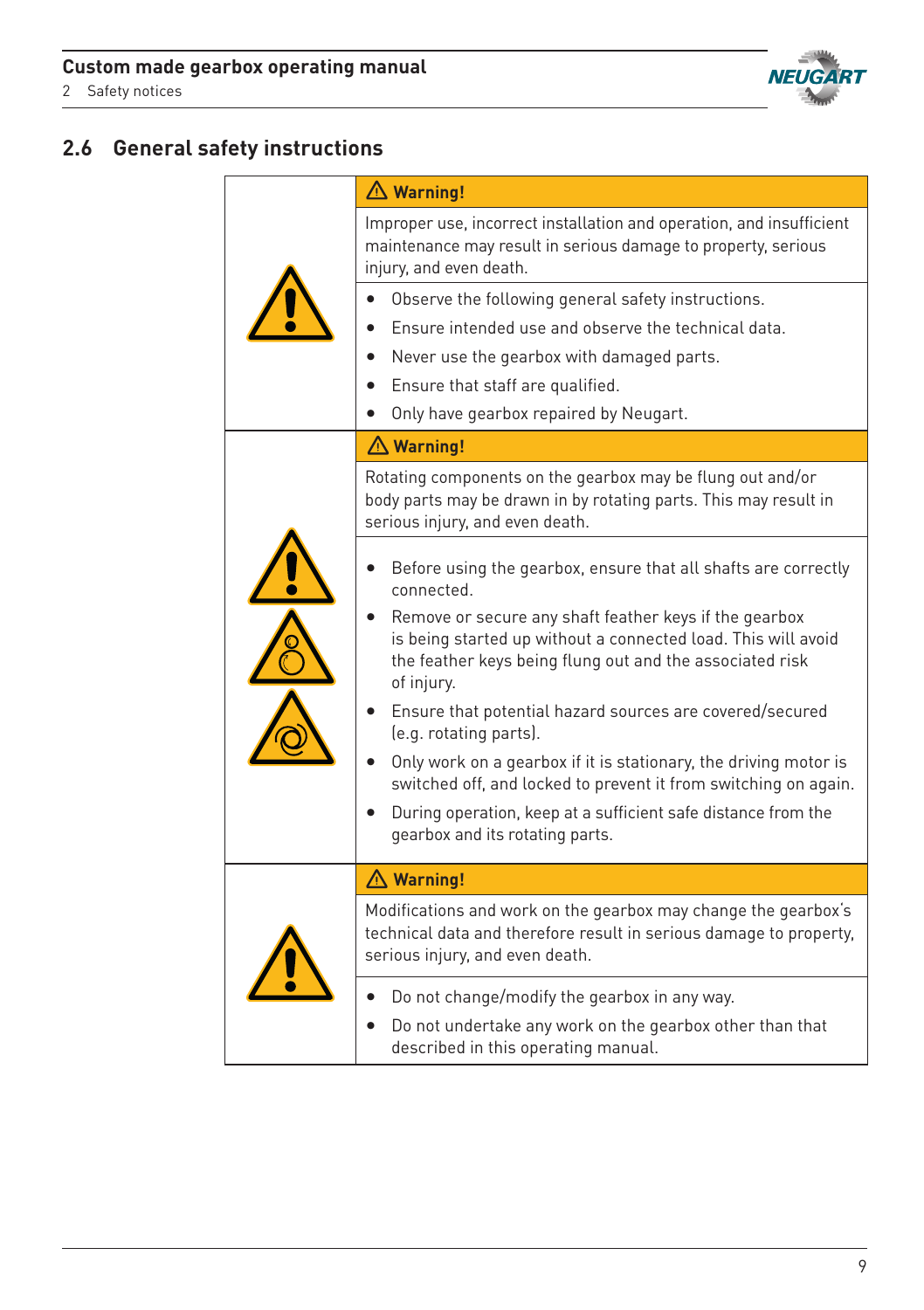

|  | A Caution!                                                                                                                                                   |
|--|--------------------------------------------------------------------------------------------------------------------------------------------------------------|
|  | There is a risk of hands and feet being crushed when handling the<br>gearbox due to its inherent weight.                                                     |
|  | Wear appropriate protective equipment (safety boots, pro-<br>tective gloves).                                                                                |
|  | Ensure that the installation environment is clean.                                                                                                           |
|  | Use appropriate lifting fixtures if needed.                                                                                                                  |
|  | A Caution!                                                                                                                                                   |
|  | The gearbox heats up during operation. Touching the gearbox<br>housing may result in severe burns.                                                           |
|  | Allow the gearbox to remain stationary for a long period to<br>cool down before working on it.<br>Wear appropriate protective equipment (protective gloves). |
|  |                                                                                                                                                              |
|  | <b>Attention!</b>                                                                                                                                            |
|  | If the gearbox has no means of identification attached, its technical<br>data cannot be seen and claims for warranty will be null and void.                  |
|  | Ensure that the identification plate is attached to the gearbox.                                                                                             |
|  | Do not remove the identification plate from the gearbox.                                                                                                     |
|  | <b>Attention!</b>                                                                                                                                            |
|  | Operating materials may be polluting.                                                                                                                        |
|  | Ensure that the gearbox is properly disposed of.                                                                                                             |
|  | Regularly check the gearbox for leaks.                                                                                                                       |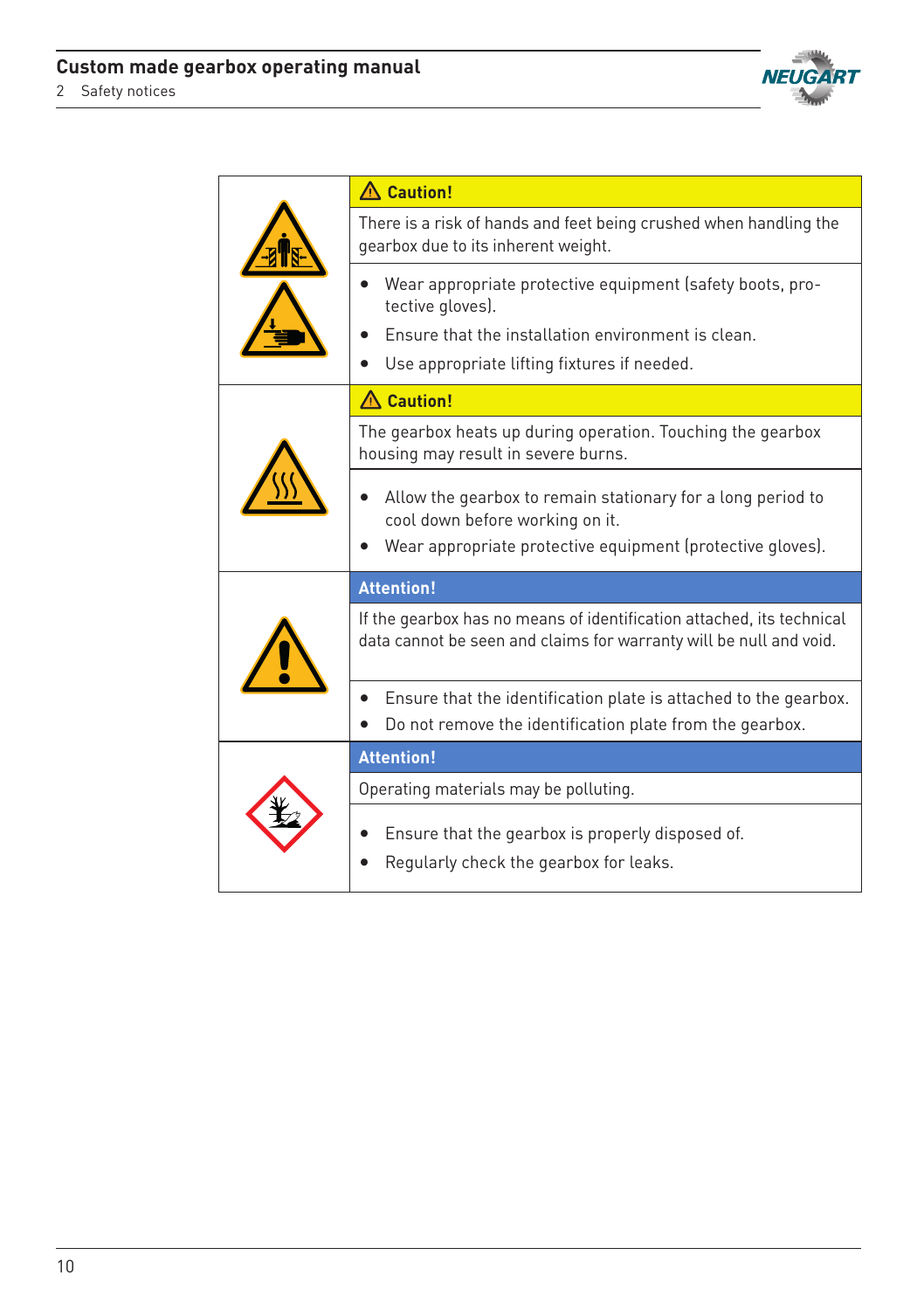

# **3 Description**

| <b>Note</b>                                                                                                                                  |
|----------------------------------------------------------------------------------------------------------------------------------------------|
| The following illustration should be seen as examples.<br>Depending on gearbox series, size and characteristics, deviations<br>are possible. |



The example shown above describes the following components of a planetary gearbox:

- 1 Gearbox housing
- 2 Output shaft
- 3 Input flange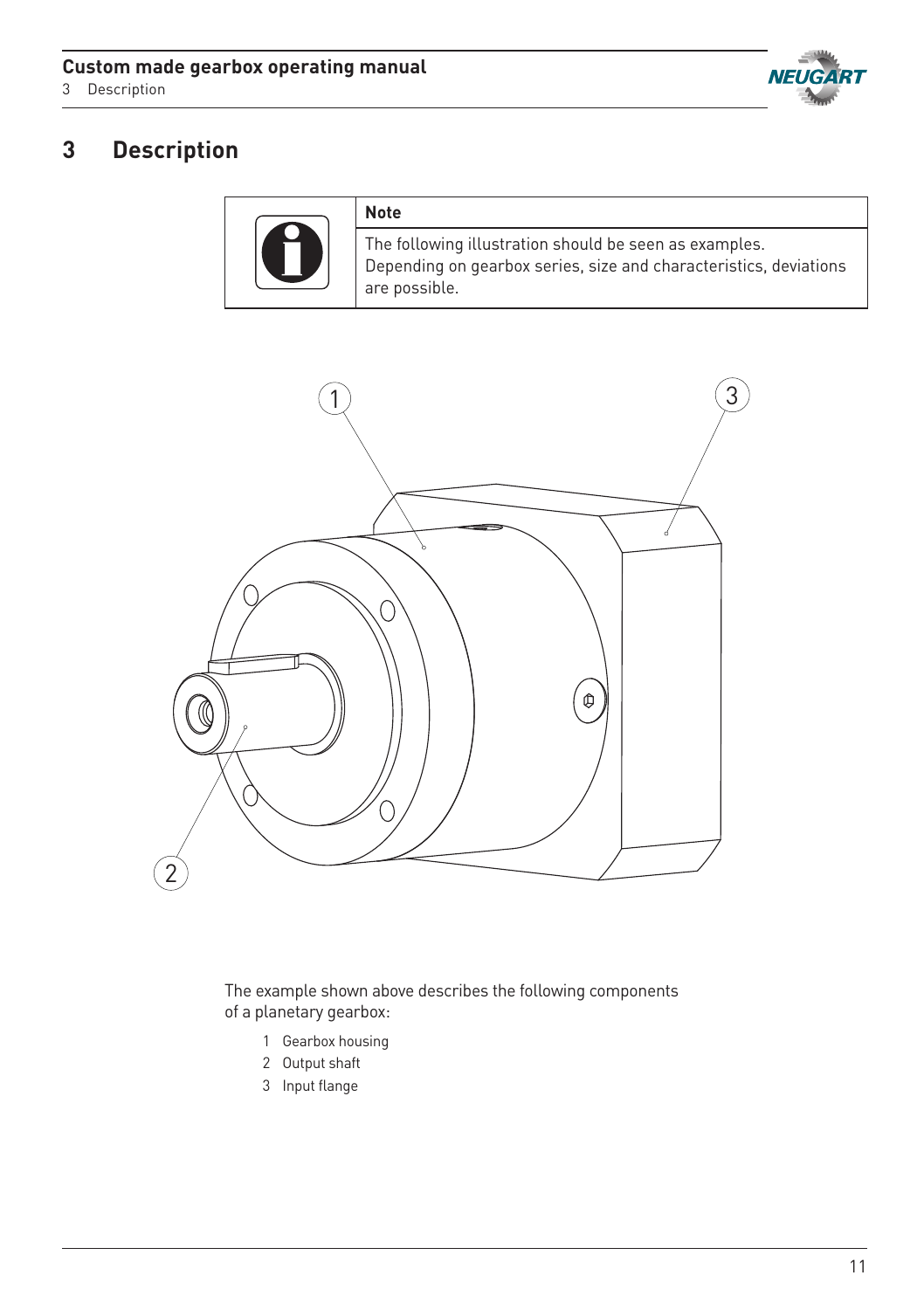3 Description



## **3.1 Technical data**

|  | <b>Note</b>                                                               |
|--|---------------------------------------------------------------------------|
|  | The technical data of the gearbox can be found on the dimension<br>sheet. |

## **3.2 Accessories**

|  | <b>Note</b>                                                                                                                                     |
|--|-------------------------------------------------------------------------------------------------------------------------------------------------|
|  | Depending on the agreement, additional parts may be included<br>in the delivery. Please refer to the dimension sheet for further<br>information |

## **3.3 Lubrication**

| <b>Note</b>                                                                  |
|------------------------------------------------------------------------------|
| The details of the applied lubricant can be found on the dimension<br>sheet. |

## **3.4 Identification plate**

The identification plate is mounted on the input flange and/or gearbox housing. To clearly identify the gearbox, the identification plate must also be clearly legible at all times if installed in a machine and/or system.

The following illustration shows an example of a gearbox identification plate:



#### Example of identification plate

- 1 Article number
- 2 Serial number<br>**Betriebs** 
	- 3 Type
	- 4 Month/year of manufacturing **II 2G c T4 X**



#### **Note**

If you have any questions, please provide the article number, type and serial number when you contact us.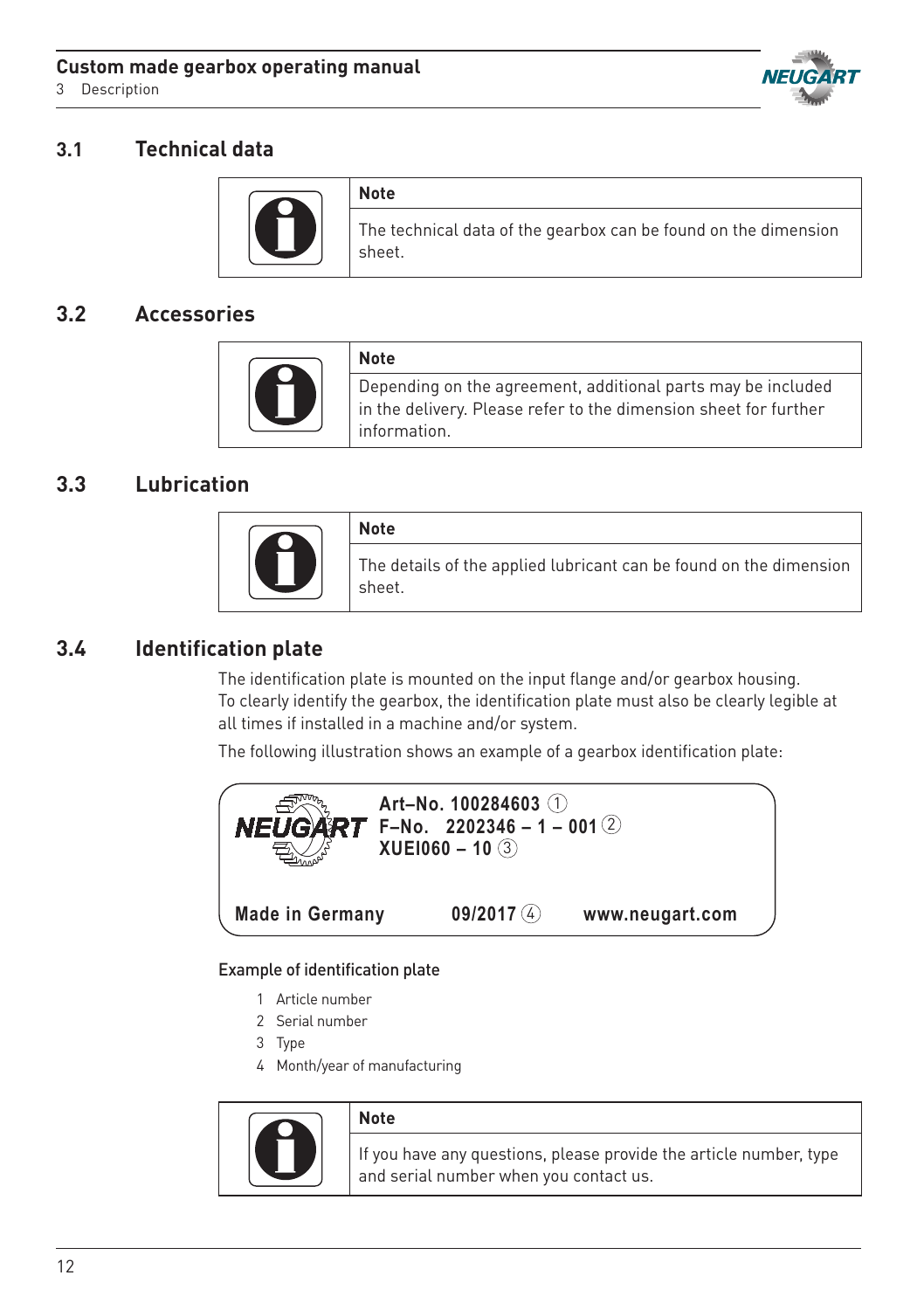4 Storage and transport



# **4 Storage and transport**

## **4.1 Storage**

The gearbox should be stored in its original packaging, in a dry place, and not in direct sunlight. At ambient temperatures of between -25 °C and +60 °C, the maximum storage period is 2 years (for permissible transport temperatures, see Chapter 4.2: Transport). Direct sunlight speeds up the aging process of the seals and increases the probability of premature wear.

|  | <b>Attention!</b>                                                                                                                     |
|--|---------------------------------------------------------------------------------------------------------------------------------------|
|  | The gearbox may be damaged by improper storage. This may<br>result in damage to property.                                             |
|  | • Limit the storage time to a minimum.<br>Avoid direct sunlight.                                                                      |
|  | Please note the warranty period stated in our general terms<br>and conditions. This may deviate from the permitted storage<br>period. |

## **4.2 Transport**

As soon as the gearbox is delivered, check for any transport damage. Report any transport damage to the transport company immediately. This may mean that the gearbox cannot be commissioned.

|  | $\triangle$ Warning!                                                                                                                                                                                                         |
|--|------------------------------------------------------------------------------------------------------------------------------------------------------------------------------------------------------------------------------|
|  | When lifting the gearbox to transport it, it may fall and cause<br>serious injuries or even death.                                                                                                                           |
|  | • Never stand under suspended loads.<br>Observe the permissible load-bearing capacity of the lifting<br>$\bullet$<br>qear.<br>Use suitable means of transport of a sufficient size<br>$\bullet$<br>to transport the gearbox. |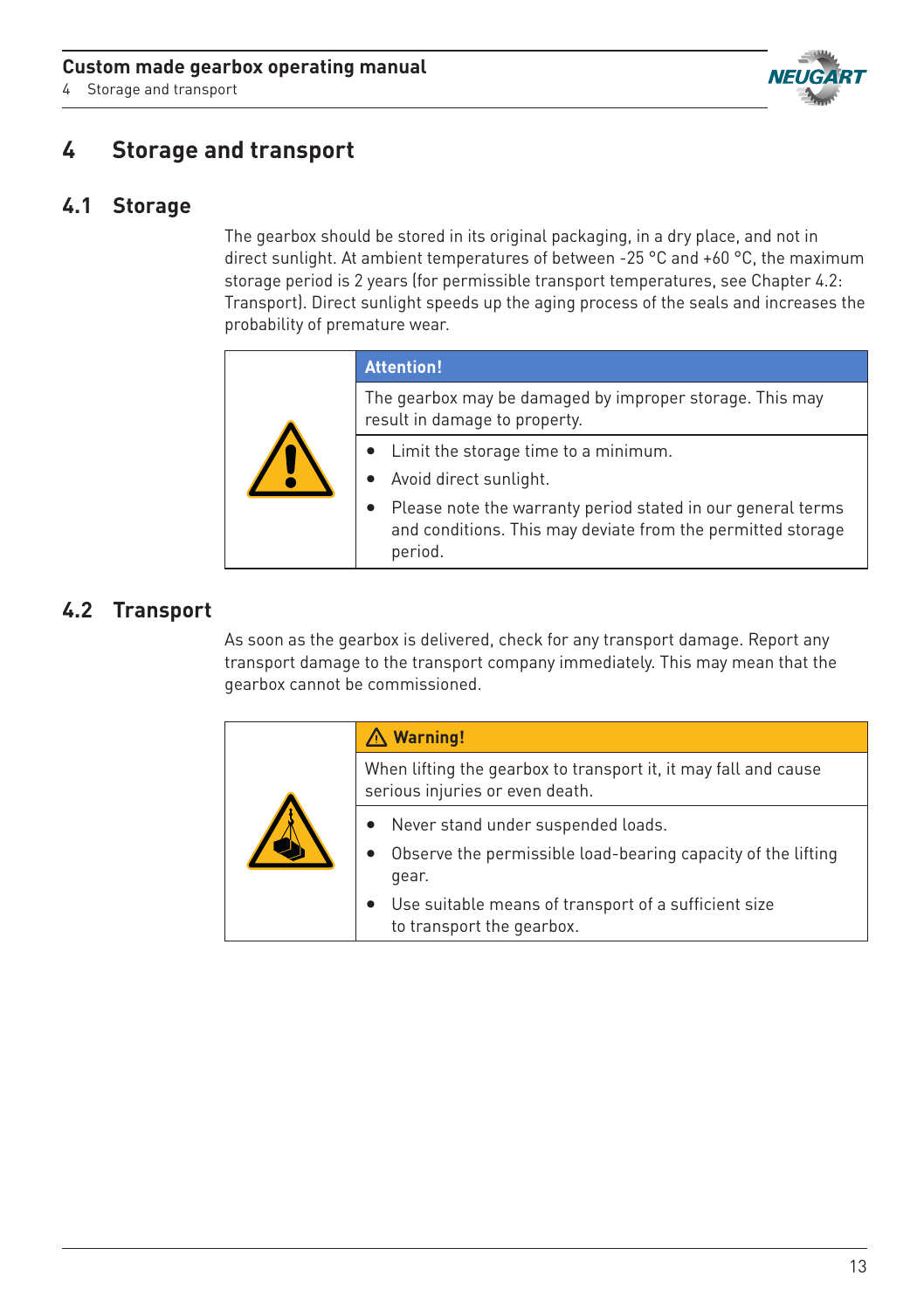

|  | <b>Attention!</b>                                                                                                                                                                                                                                                    |  |
|--|----------------------------------------------------------------------------------------------------------------------------------------------------------------------------------------------------------------------------------------------------------------------|--|
|  | The gearbox may be damaged by improper transport. This may<br>result in damage to property.                                                                                                                                                                          |  |
|  | Do not drop the gearbox.<br>Only transport gearbox in its packaging.<br>Protect the gearbox and packaging from moisture.<br>The ambient temperatures for gearbox transport should be<br>between -25 $^{\circ}$ C and +60 $^{\circ}$ C.                               |  |
|  | <b>Note</b>                                                                                                                                                                                                                                                          |  |
|  | Temperature up to 85 °C due to transport are permitted for short<br>periods (approx. 2 weeks). However, temperatures >60 °C may<br>speed up aging of the seals even during these short periods. The<br>seals should therefore be checked before the gearbox is used. |  |

# **4.3 Condition upon delivery**

| O   | <b>Note</b>                                                                                                                 |
|-----|-----------------------------------------------------------------------------------------------------------------------------|
|     | Upon delivery, mounting instructions are provided with the<br>gearbox.                                                      |
| O   | <b>Note</b>                                                                                                                 |
|     | The dimension sheet can be obtained by contacting Neugart<br>Service (see Chapter 9: Service).                              |
| IT. | <b>Note</b>                                                                                                                 |
|     | You can download other documents including the dimension sheets<br>and operating manual from our website at www.neugart.com |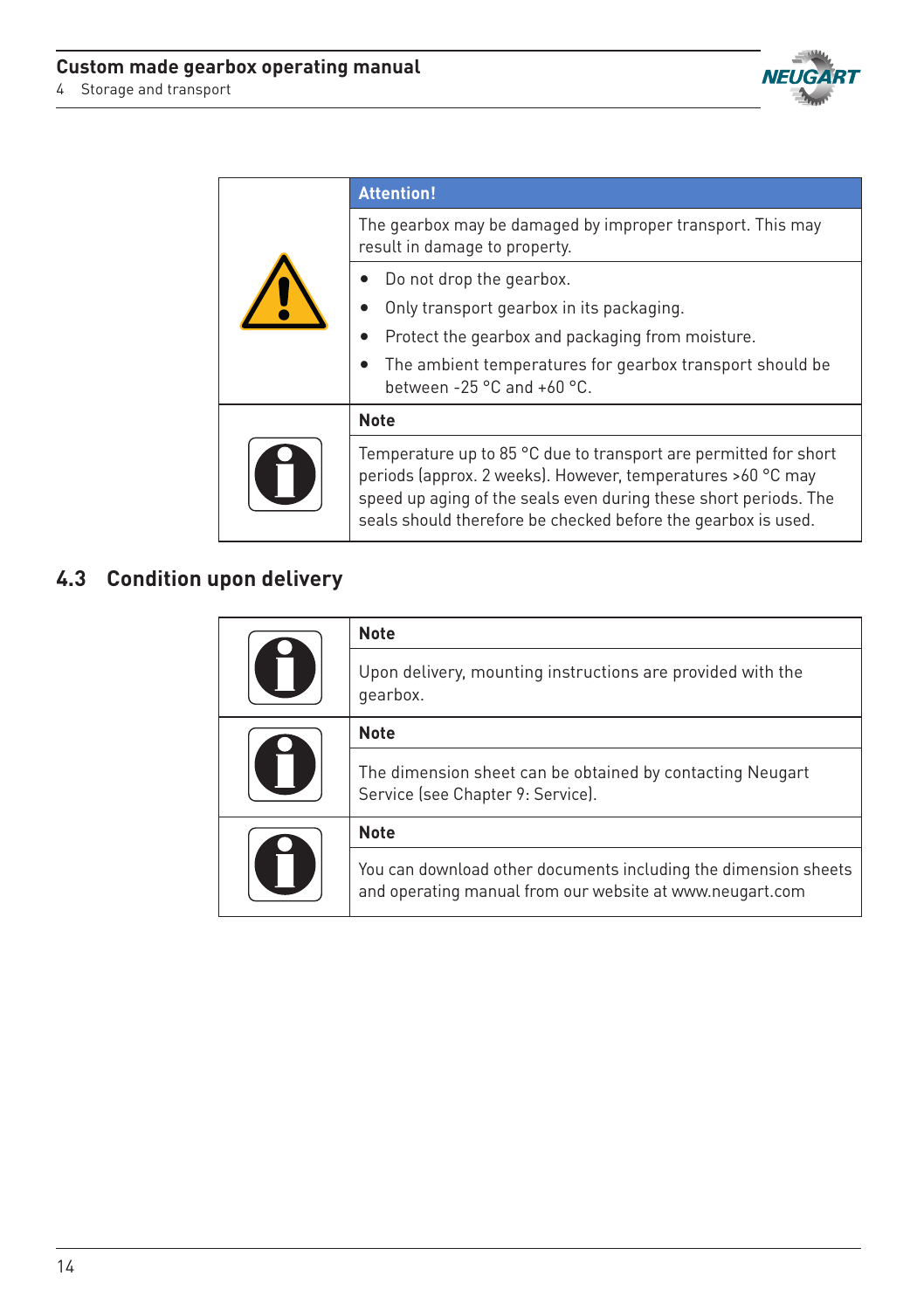



# **5 Mounting**

# **5.1 Ambient conditions**

For smooth operation and to maximize gearbox service life, note the following:

|  | <b>Attention!</b>                                                                                                                           |
|--|---------------------------------------------------------------------------------------------------------------------------------------------|
|  | Failure to observe appropriate ambient conditions may damage<br>the gearbox and shorten its service life.                                   |
|  | Ensure sufficient gearbox convection.                                                                                                       |
|  | Ensure that the gearbox can dispel heat sufficiently via<br>the output flange.                                                              |
|  | The motor and other external sources of heat may heat up<br>the gearbox. Contact the manufacturer for details of motor<br>temperature.      |
|  | Observe the restrictions required by the gearbox's protection<br>class (see Chapter 3.1: Technical data).                                   |
|  | To ensure the protection class in dusty atmospheres,<br>the provided cover screw in the input flange must be screwed<br>back in and sealed. |

Illustration showing example of input flange with cover screw

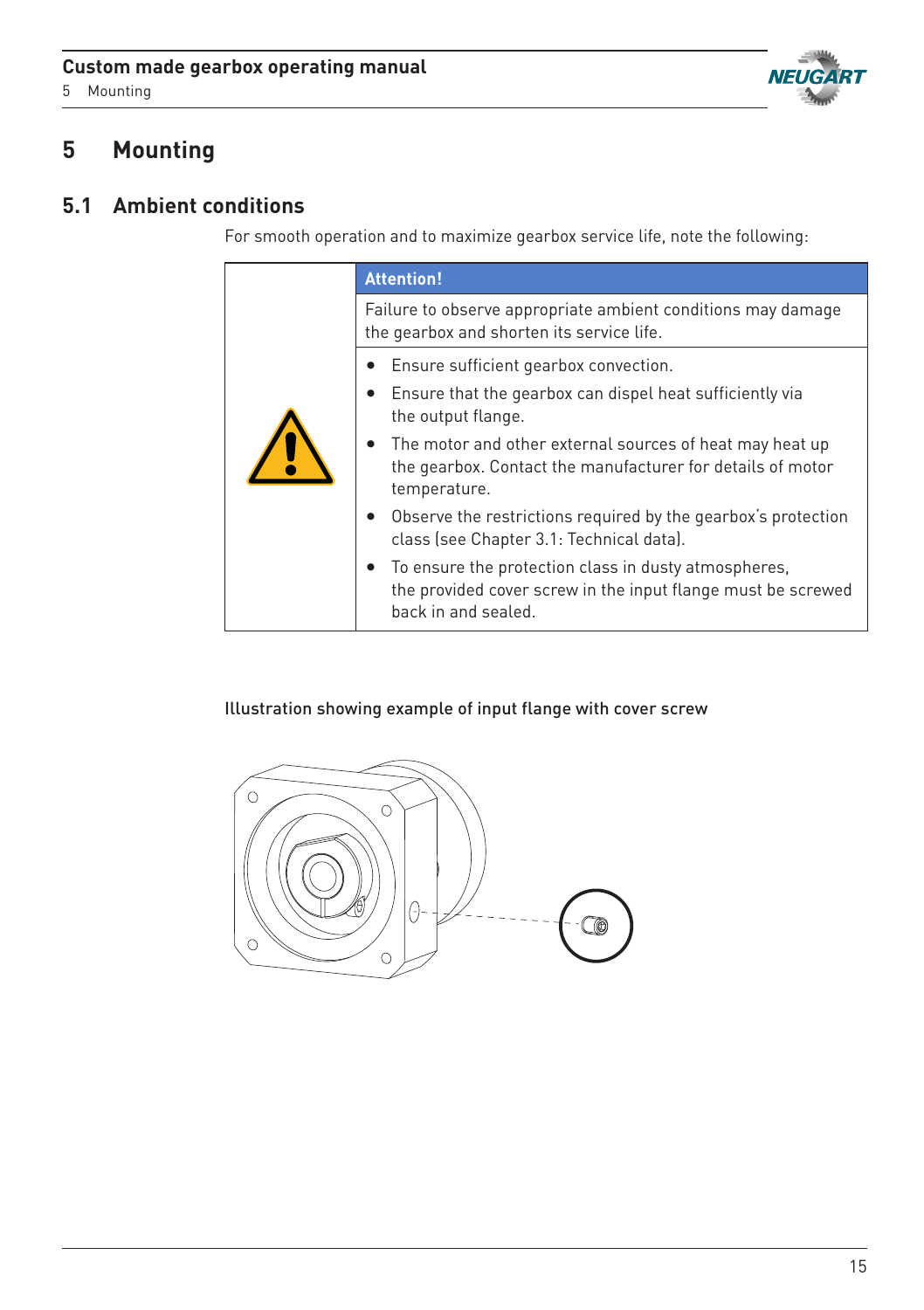

# **5.2 Preparations for mounting (input)**

|  | <b>Attention!</b>                                                                                                                                                                                 |
|--|---------------------------------------------------------------------------------------------------------------------------------------------------------------------------------------------------|
|  | The mounting instructions are needed to mount a motor or<br>a component on the gearbox. Failure to observe the mounting<br>instructions may damage the gearbox.                                   |
|  | Ensure that the mounting instructions are with the gearbox.<br>$\bullet$<br>If you do not have the mounting instructions, they can<br>be requested from Neugart Service (see Chapter 9: Service). |
|  | <b>Attention!</b>                                                                                                                                                                                 |
|  | The gearbox's input and output are treated with a corrosion<br>inhibitor.<br>Any corrosion inhibitor remaining may impact negatively on the<br>connections' friction coefficients.                |
|  | Remove all corrosion inhibitor. We recommend a petroleum<br>hydrocarbon based cold cleaner.                                                                                                       |

## **5.3 Mounting (input)**

For correct mounting to a motor or component on the gearbox, observe the following steps before starting mounting work:

|  | <b>Attention!</b>                                                                                                                                                                                                                                                                              |
|--|------------------------------------------------------------------------------------------------------------------------------------------------------------------------------------------------------------------------------------------------------------------------------------------------|
|  | Failure to observe the mounting instructions may damage the<br>gearbox and restrict the gearbox's technical data.                                                                                                                                                                              |
|  | Read the mounting instructions carefully. You can also<br>download the mounting instructions from www.neugart.com                                                                                                                                                                              |
|  | Mount a motor or component on the gearbox as described in the<br>mounting instructions provided with the gearbox packaging.<br>It is essential that the tightening torques stated in the mounting<br>instructions are observed.                                                                |
|  | <b>Attention!</b>                                                                                                                                                                                                                                                                              |
|  | An excessive motor weight and/or bending moment may damage<br>the gearbox.                                                                                                                                                                                                                     |
|  | Ensure that the motor does not exceed the maximum<br>permissible motor weight for the gearbox. If the permissible<br>motor weight is not included in the dimension sheet it can be<br>calculated using the permissible bending moment $Mb$ and<br>the formula provided in the dimension sheet. |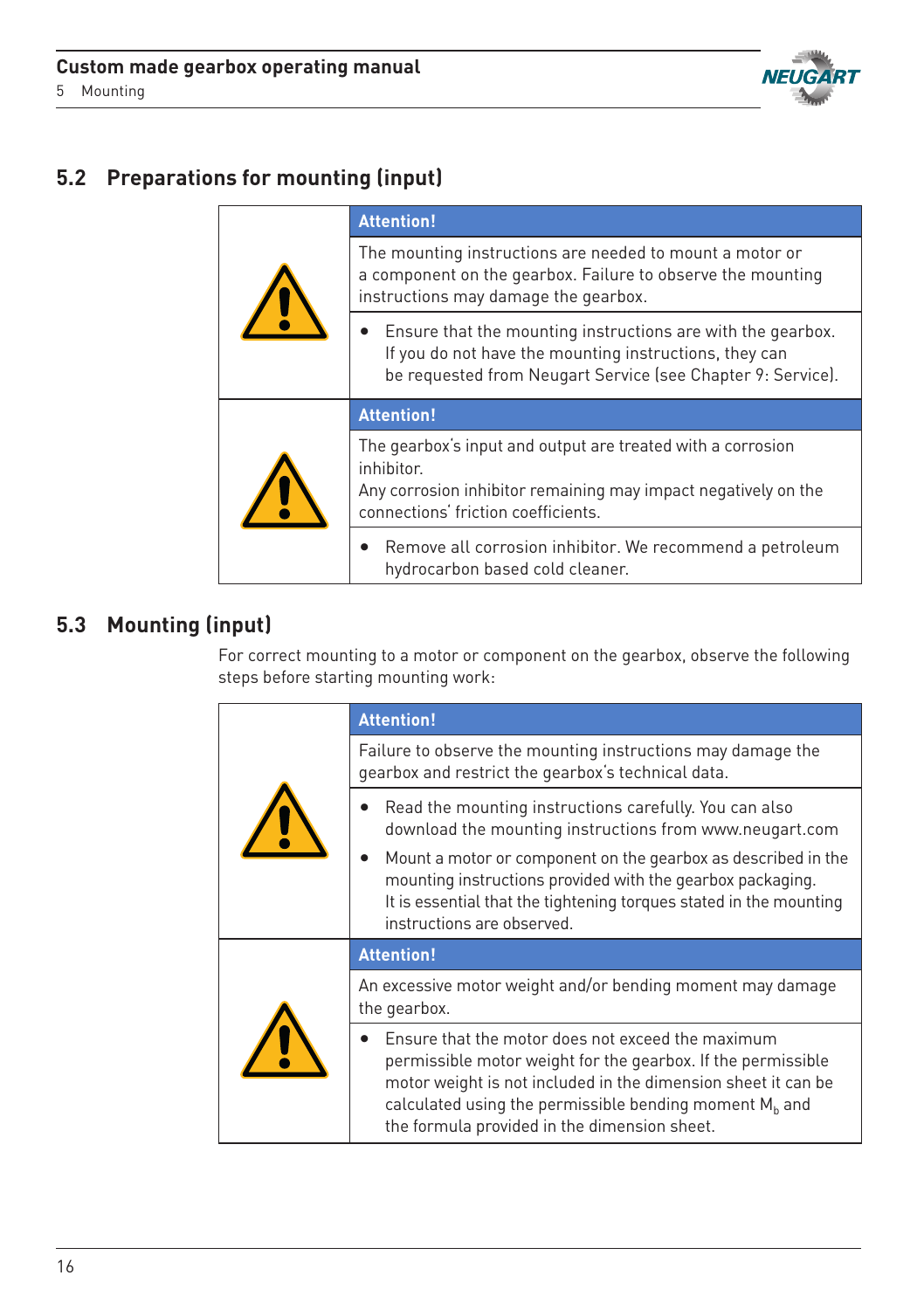

# **5.4 Gearbox mounting**

|  | <b>Note</b>                                                                                                                                                                                            |
|--|--------------------------------------------------------------------------------------------------------------------------------------------------------------------------------------------------------|
|  | The gearboxes can be used in any mounting position.                                                                                                                                                    |
|  | <b>Attention!</b>                                                                                                                                                                                      |
|  | Bearings, housing or shafts may be damaged by improper moun-<br>ting and bracing.                                                                                                                      |
|  | Never fit pinions, couplings or pulleys on the shaft end by<br>hammering on.                                                                                                                           |
|  | When mounting pulleys, observe the recommended belt<br>tension stated by the manufacturer.                                                                                                             |
|  | Only mount input and output elements with a fitting tool.<br>To locate, use the centering hole with thread that may be<br>present on the shaft end.                                                    |
|  | The mounted transmission elements must not cause<br>unauthorized radial or axial forces. Ensure that they are<br>balanced. Consult the dimension sheet for the permissible<br>radial and axial forces. |
|  | Only secure couplings, discs, gears, sprockets etc. to the<br>gearbox output shaft with suitable mounting sets.                                                                                        |
|  | <b>Attention!</b>                                                                                                                                                                                      |
|  | Leaks caused by improper seal handling may damage the gearbox.                                                                                                                                         |
|  | Ensure that the seals on the gearbox are not dirtied<br>during installation or damaged by pointed or sharp objects.                                                                                    |
|  | Do not use compressed air to clean the gearbox.                                                                                                                                                        |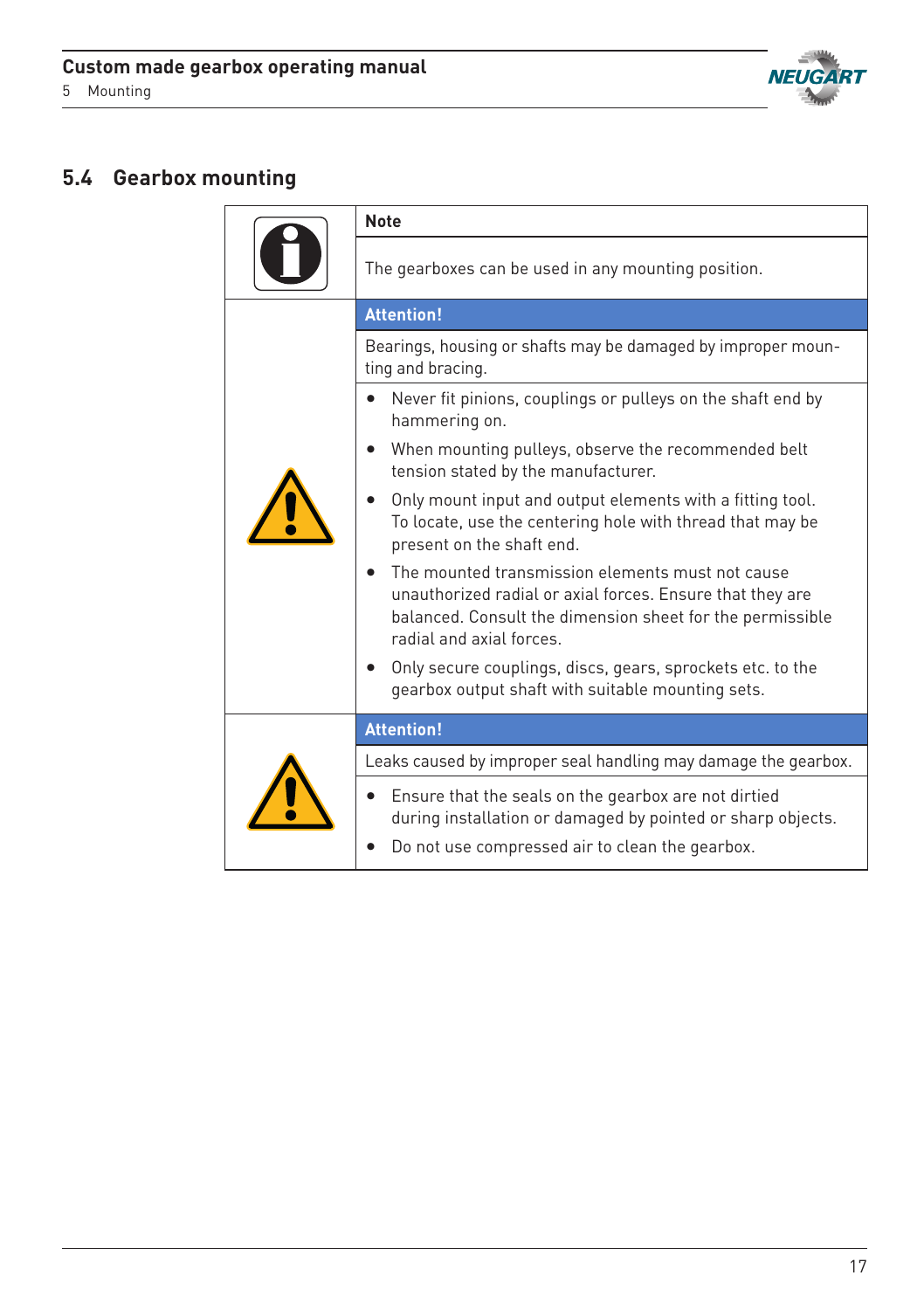

**Attention!** An improper application connection may damage the gearbox and restrict the gearbox's technical data. • Ensure that the receiving seats and locating faces of the gearbox are clean and positioned exactly in relation to the connecting shafts. This will prevent loads harmful to the bearings, shafts, and housing in the overall system caused by offset. • Ensure the exact position of the shafts to be connected. • For gearboxes with an aluminum output flange, use screws of no higher than strength class 10.9, provided that 90% of the screw yield strength is used. • Fix the gearbox with adequate screw tightening torques of the strength class used.

To mount the gearbox on your application, please note the following: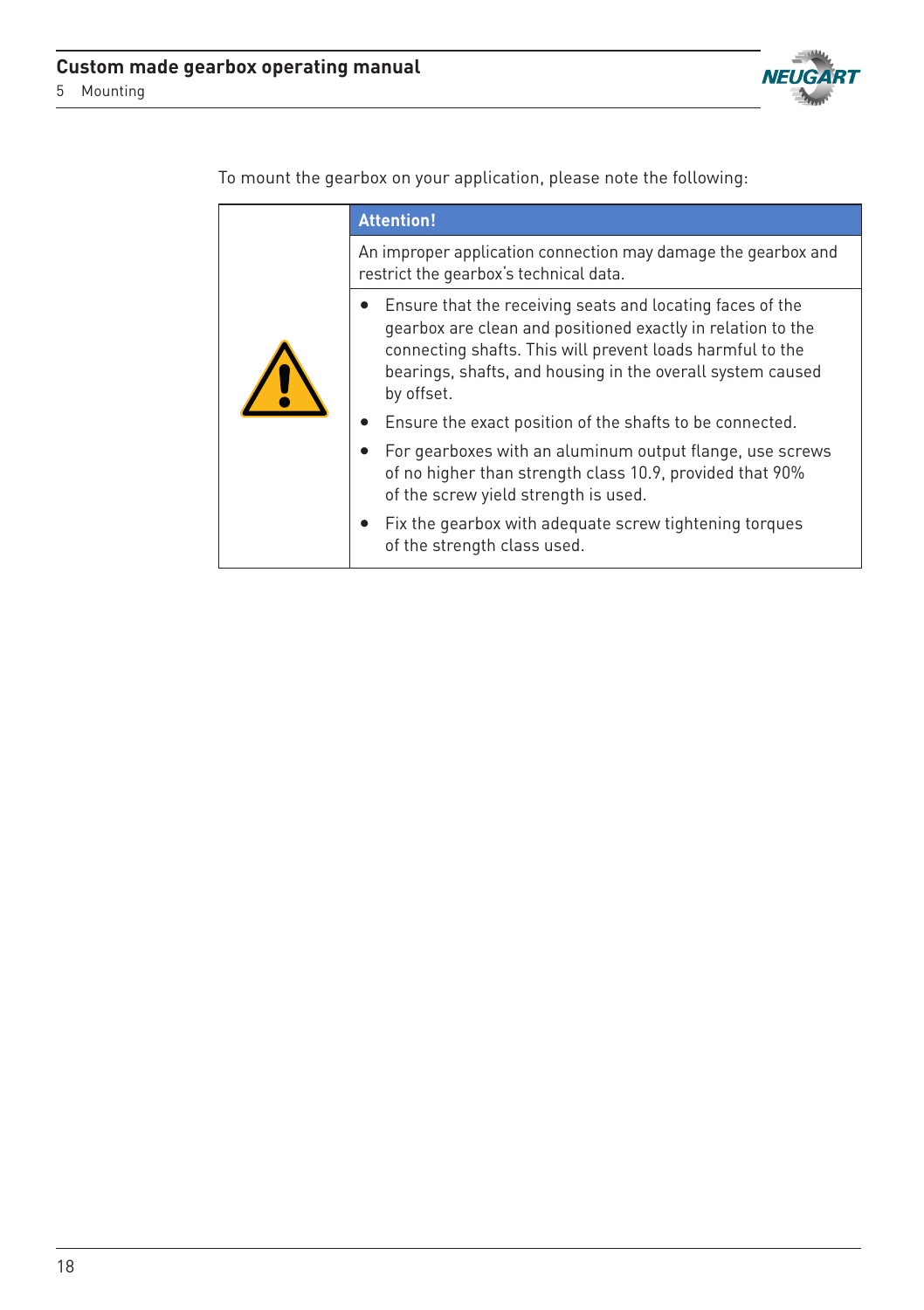6 Commissioning



# **6 Commissioning**

|  | $\triangle$ Warning!                                                                                                                                                        |
|--|-----------------------------------------------------------------------------------------------------------------------------------------------------------------------------|
|  | Failure to observe the general safety instructions may result in<br>serious damage to property, serious injury, and even death.                                             |
|  | Before starting work, familiarize yourself with the<br>general safety instructions (see Chapter 2.6: General safety<br>instructions).                                       |
|  | $\triangle$ Warning!                                                                                                                                                        |
|  | Failure to comply with the intended use and technical data<br>may result in serious damage to property, serious injury, and<br>even death.                                  |
|  | Ensure intended use and observe the technical data<br>(see Chapter 3.1: Technical data).                                                                                    |
|  | <b>Note</b>                                                                                                                                                                 |
|  | Operate the gearbox under real application conditions within its<br>technical specification and check how it runs in.                                                       |
|  | Ensure that all components are correctly connected.                                                                                                                         |
|  | Check the running noise. A louder running noise may indicate<br>incorrect motor mounting.                                                                                   |
|  | During the first hours of operation, check the gearbox for<br>٠<br>leaks.                                                                                                   |
|  | Check the tightening torques of the motor and application screw<br>connection, including the motor shaft's clamp connection.                                                |
|  | Operate the gearbox until the drive train is in a thermally<br>steady state and measure the temperature on the gearbox<br>(see Chapter 6.1: Measuring surface temperature). |
|  | The gearbox can be used at any ambient temperature as long<br>٠<br>as the operating temperature is not exceeded.                                                            |
|  | Ensure that the permissible gearbox temperature stated in<br>$\bullet$<br>the dimension sheet is not exceeded.                                                              |
|  | Establish the lubricant's service life (see Chapter 7.2:<br>Lubrication).                                                                                                   |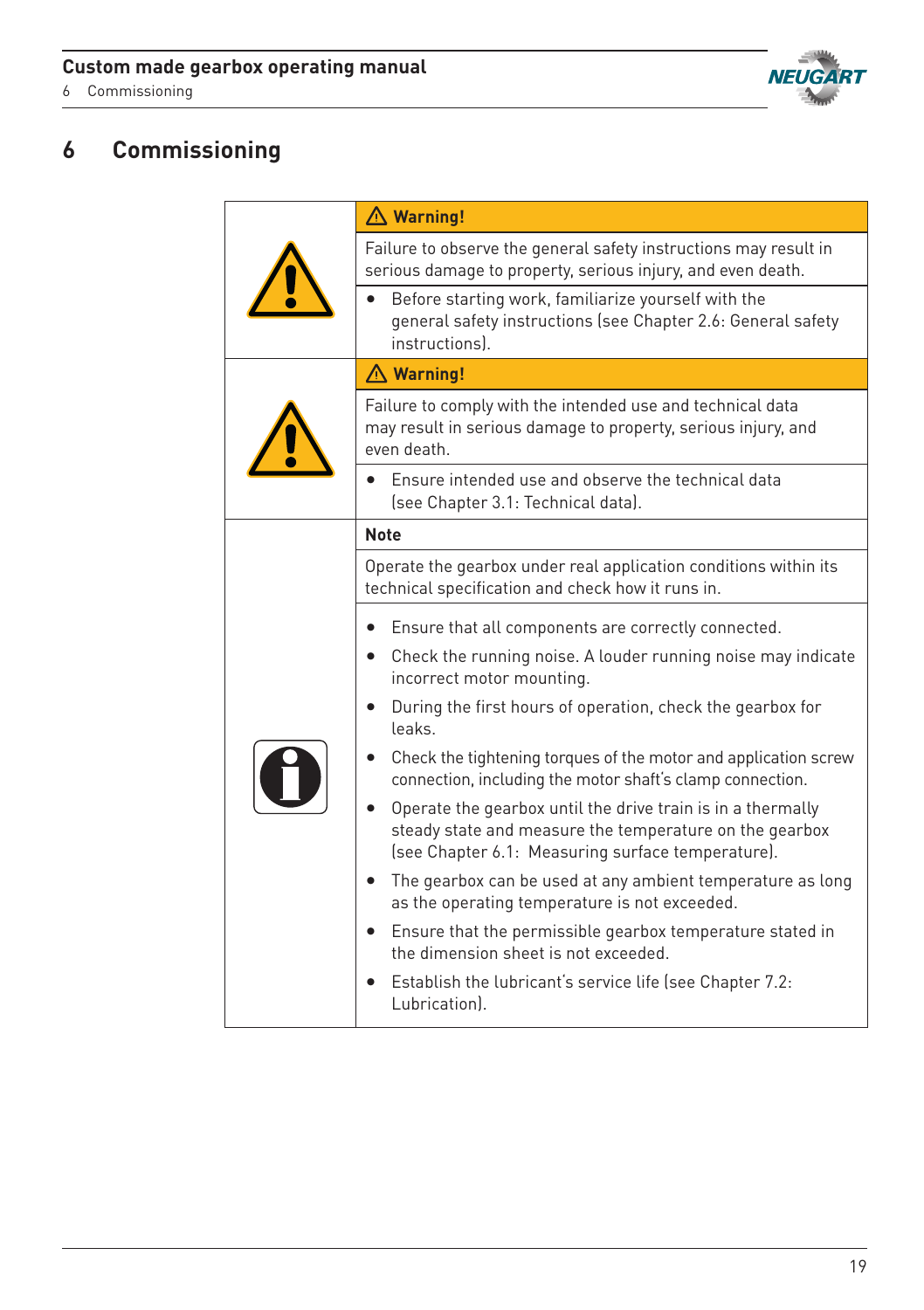

# **6.1 Measuring surface temperature**

|  | <b>Attention!</b>                                                                                                                                                                                                                                                                                                               |
|--|---------------------------------------------------------------------------------------------------------------------------------------------------------------------------------------------------------------------------------------------------------------------------------------------------------------------------------|
|  | If the gearbox's maximum permissible operating temperature is<br>exceeded, the gearbox may be damaged by overheating (see Chapter<br>3.1: Technical datal.                                                                                                                                                                      |
|  | Ensure that the max. permissible operating temperature<br>of the gearbox is not exceeded during operation<br>(see Chapter 3.1: Technical data).                                                                                                                                                                                 |
|  | Switch off the system if the max. permissible operating<br>temperature is exceeded and contact Neugart (see Chapter 9:<br>Servicel.                                                                                                                                                                                             |
|  | <b>Note</b>                                                                                                                                                                                                                                                                                                                     |
|  | The maximum operating temperature is based on normal ambient,<br>attachment, and application conditions. Even slight deviations may<br>have a major impact on temperatures. It is therefore imperative<br>that the surface temperature is measured with maximum loading.<br>Ensure that all components are correctly connected. |
|  | Measure the surface temperature with maximum loading<br>at the center of the housing. The measurement can be taken<br>with conventional temperature measuring devices.                                                                                                                                                          |
|  | The maximum surface temperature in a thermally steady<br>state is attained when the temperature increase is no more<br>than 2 °C per hour.                                                                                                                                                                                      |
|  | You can determine the lubricant's service life from the<br>measured temperature (see Chapter 7.2: Lubrication).                                                                                                                                                                                                                 |
|  | The permissible operating temperature of the gearbox must<br>not be exceeded. At higher temperatures, the system should<br>be switched off immediately and Neugart Service contacted<br>(see Chapter 9: Service).                                                                                                               |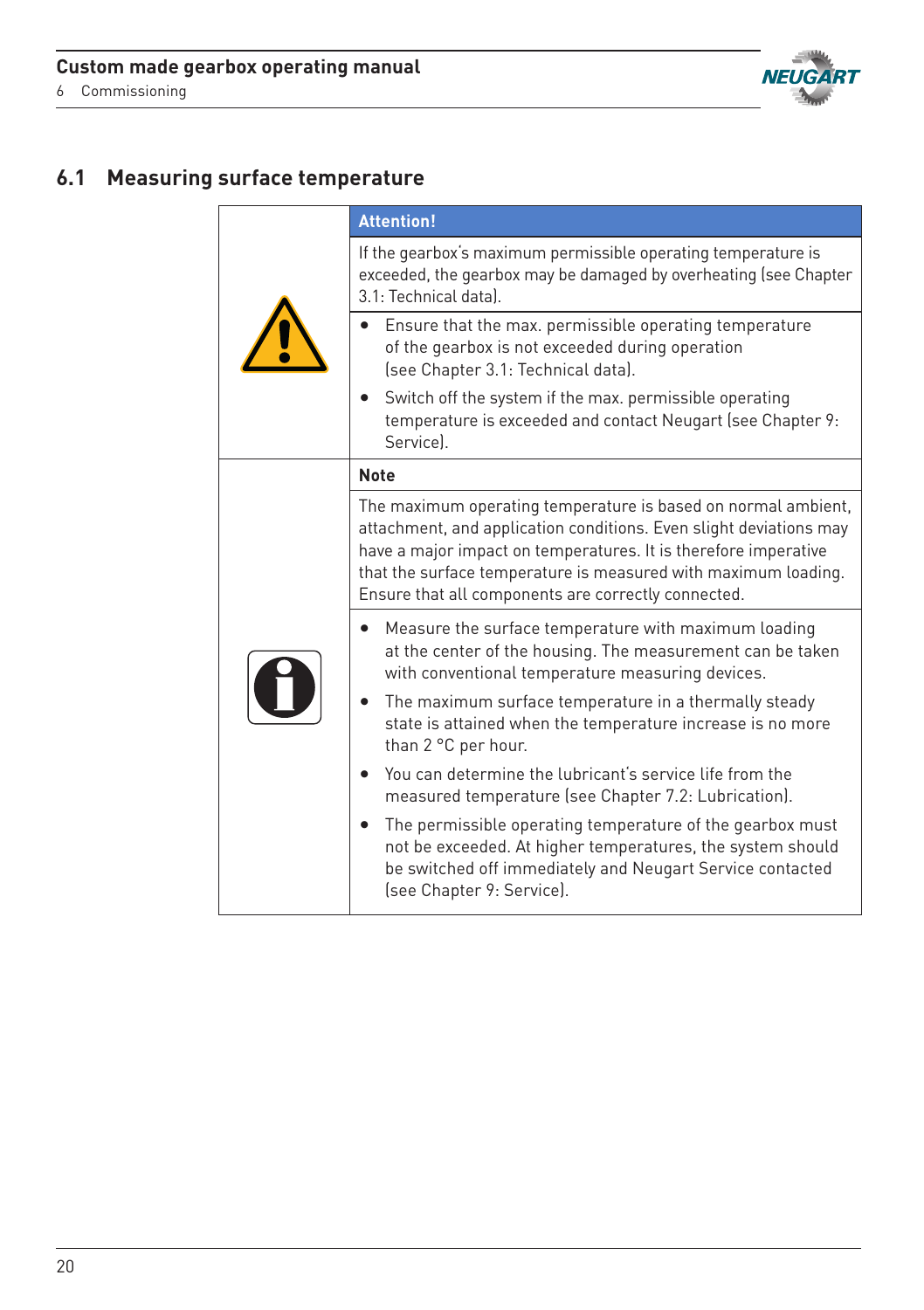

# **6.2 Sound emission**

|  | <b>Note</b>                                                                                                                          |
|--|--------------------------------------------------------------------------------------------------------------------------------------|
|  | The sound emissions from the gearbox vary depending on the<br>series and size                                                        |
|  | • Generally speaking, gearboxes with helical gearing are quieter<br>than those with straight gearing.                                |
|  | A higher ratio in a planetary stage results in lower sound<br>emissions.                                                             |
|  | Please note that the subjectively perceived sound emission<br>is greatly affected by the damping behavior of the machine/<br>system. |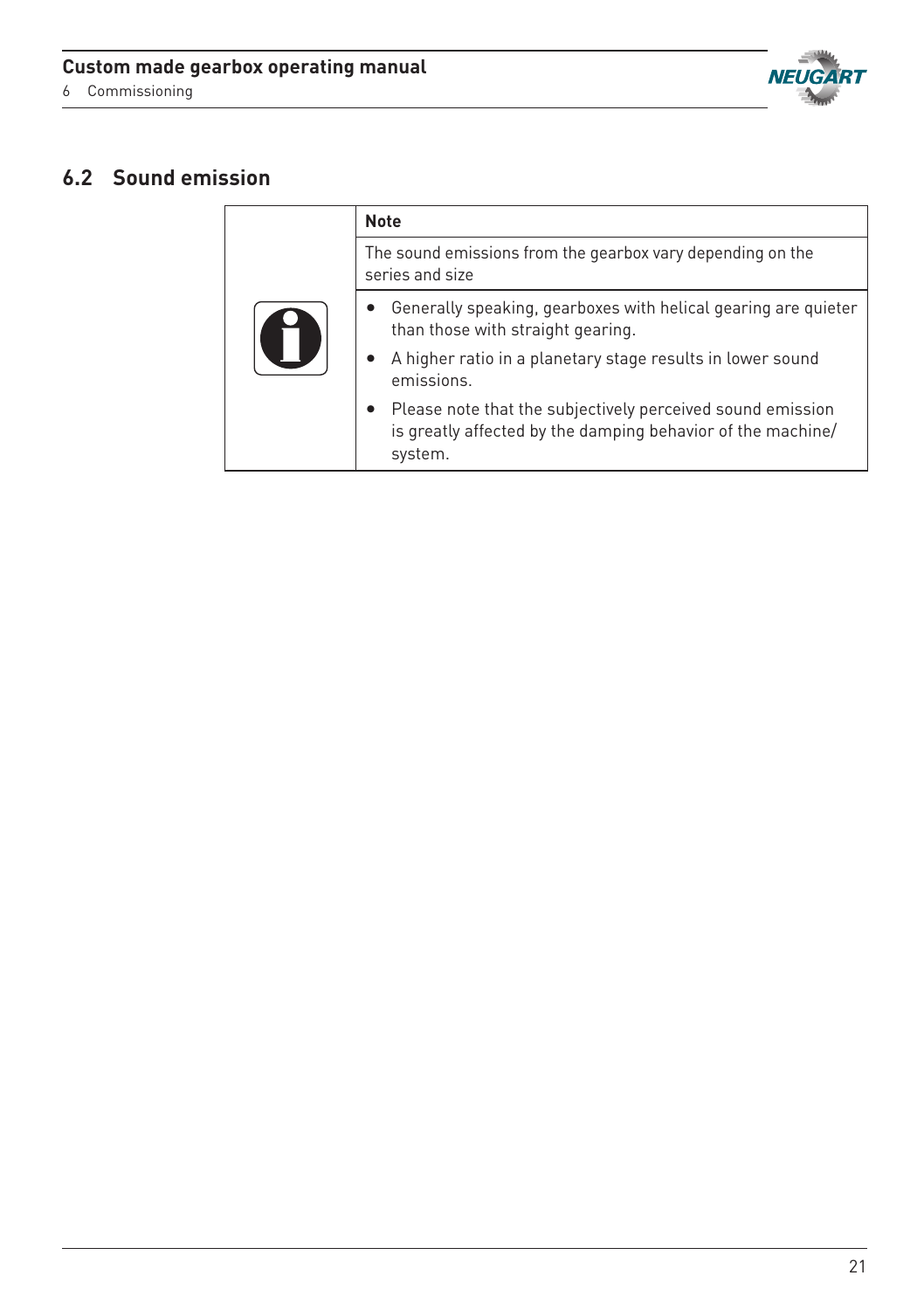7 Maintenance and disposal



# **7 Maintenance and disposal**

|  | $\triangle$ Warning!                                                                                                                                                                                                                                               |
|--|--------------------------------------------------------------------------------------------------------------------------------------------------------------------------------------------------------------------------------------------------------------------|
|  | Failure to observe the general safety instructions may result in<br>serious damage to property, serious injury, and even death.                                                                                                                                    |
|  | Before starting work, familiarize yourself with the general<br>safety instructions<br>(see Chapter 2.6: General safety instructions).                                                                                                                              |
|  | <b>Attention!</b>                                                                                                                                                                                                                                                  |
|  | Improper maintenance may damage the gearbox.                                                                                                                                                                                                                       |
|  | All maintenance work above and beyond checking seal<br>$\bullet$<br>integrity, noise, and temperature should be performed by<br>Neugart (see Chapter 9: Service).                                                                                                  |
|  | Defective seals should preferably be replaced by Neugart.<br>Following agreement with Neugart Service, the seals may also<br>be replaced by the end customer if necessary.<br>Original spare parts are available from Neugart Service<br>(see Chapter 9: Service). |

## **7.1 Maintenance intervals**

| <b>Interval</b>                                  | <b>Check</b>                                                                                            |
|--------------------------------------------------|---------------------------------------------------------------------------------------------------------|
| Commissioning and after<br>10 hours of operation | • Visual inspection of seals on the input and<br>output side for leaks                                  |
|                                                  | Noise check                                                                                             |
|                                                  | Check of gearbox temperature                                                                            |
|                                                  | Tightening torques of motor and appli-<br>cation screw connection, including the<br>motor shaft's clamp |

The gearboxes come with lifetime lubrication and require no maintenance.

Please ensure that the gearbox is commissioned correctly (see Chapter 6: Commissioning) and that the gearbox is operated within the technical specifications. Should unforeseeable operating faults occur, please note the additional notes provided in this operating manual (see Chapter 8.1: Operating faults).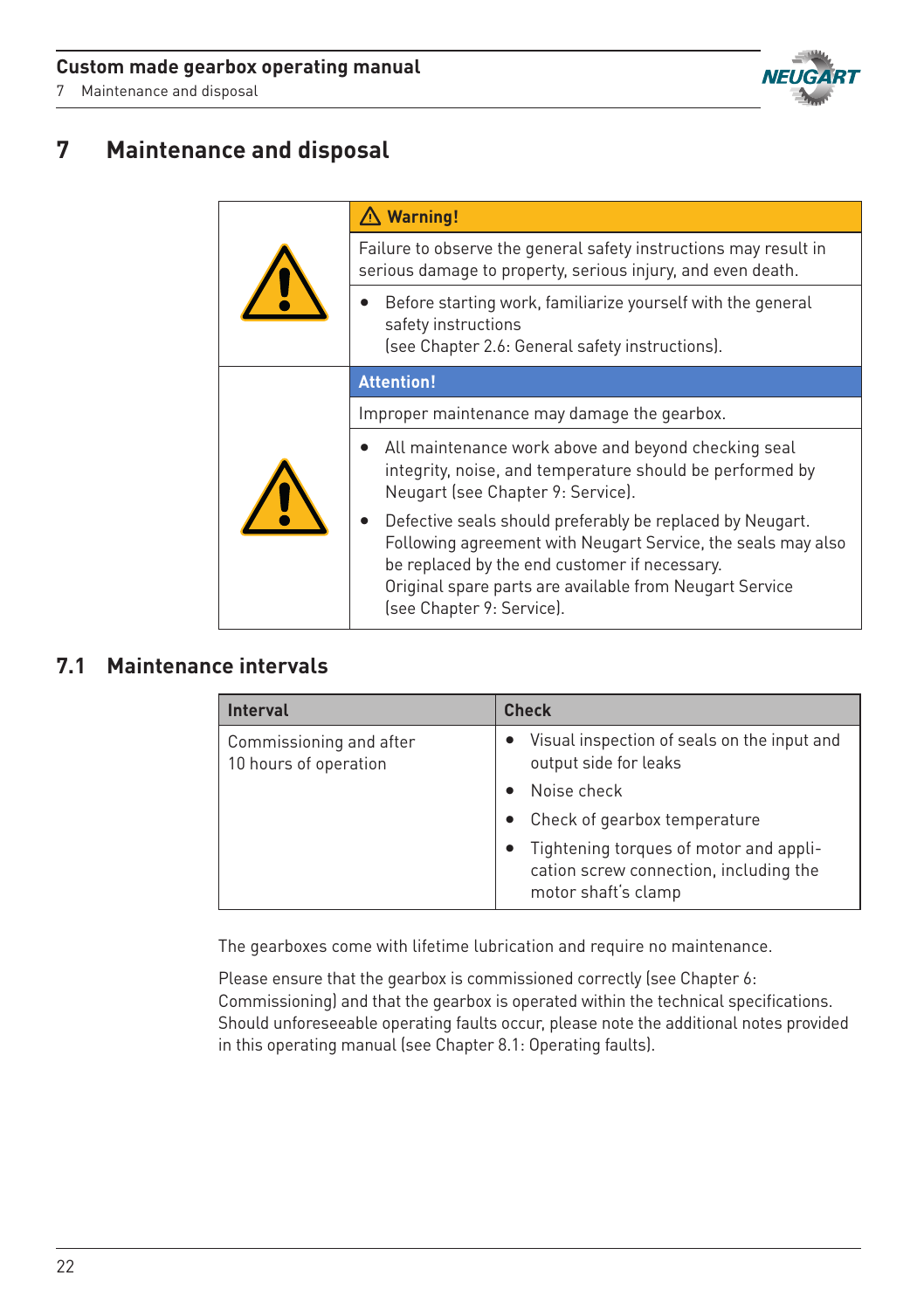

# **7.2 Lubrication**

|  | <b>Attention!</b>                                                                                                                                                                                                                                                                                                                                                                          |
|--|--------------------------------------------------------------------------------------------------------------------------------------------------------------------------------------------------------------------------------------------------------------------------------------------------------------------------------------------------------------------------------------------|
|  | The lubricant's service life is limited by the gearbox temperature.<br>Using lubricant beyond the end of its service life may result in<br>premature gearbox wear.                                                                                                                                                                                                                         |
|  | Check the lubricant's service life as explained in this chapter<br>using the gearbox temperature measured.                                                                                                                                                                                                                                                                                 |
|  | Have the lubricant replaced by Neugart if the calculated<br>lubricant service life is shorter than the gearbox service life<br>(see Chapter 9: Service).                                                                                                                                                                                                                                   |
|  | <b>Note</b>                                                                                                                                                                                                                                                                                                                                                                                |
|  | All Neugart gearboxes come with lifetime lubrication. However,<br>operating the gearbox continuously at high temperatures may<br>result in premature lubricant aging. The diagram provided in this<br>chapter should serve to predict the anticipated lubricant service<br>life based on the gearbox temperature measured (in a thermally<br>steady state). To do this, proceed as follows |
|  | Measure the temperature as described in Chapter 6.1:<br>Measuring surface temperature.                                                                                                                                                                                                                                                                                                     |
|  | Add 10 °C to the measured temperature to obtain the<br>gearbox core temperature.                                                                                                                                                                                                                                                                                                           |
|  | Use this temperature to calculate the service life of the<br>lubricant from the diagram.                                                                                                                                                                                                                                                                                                   |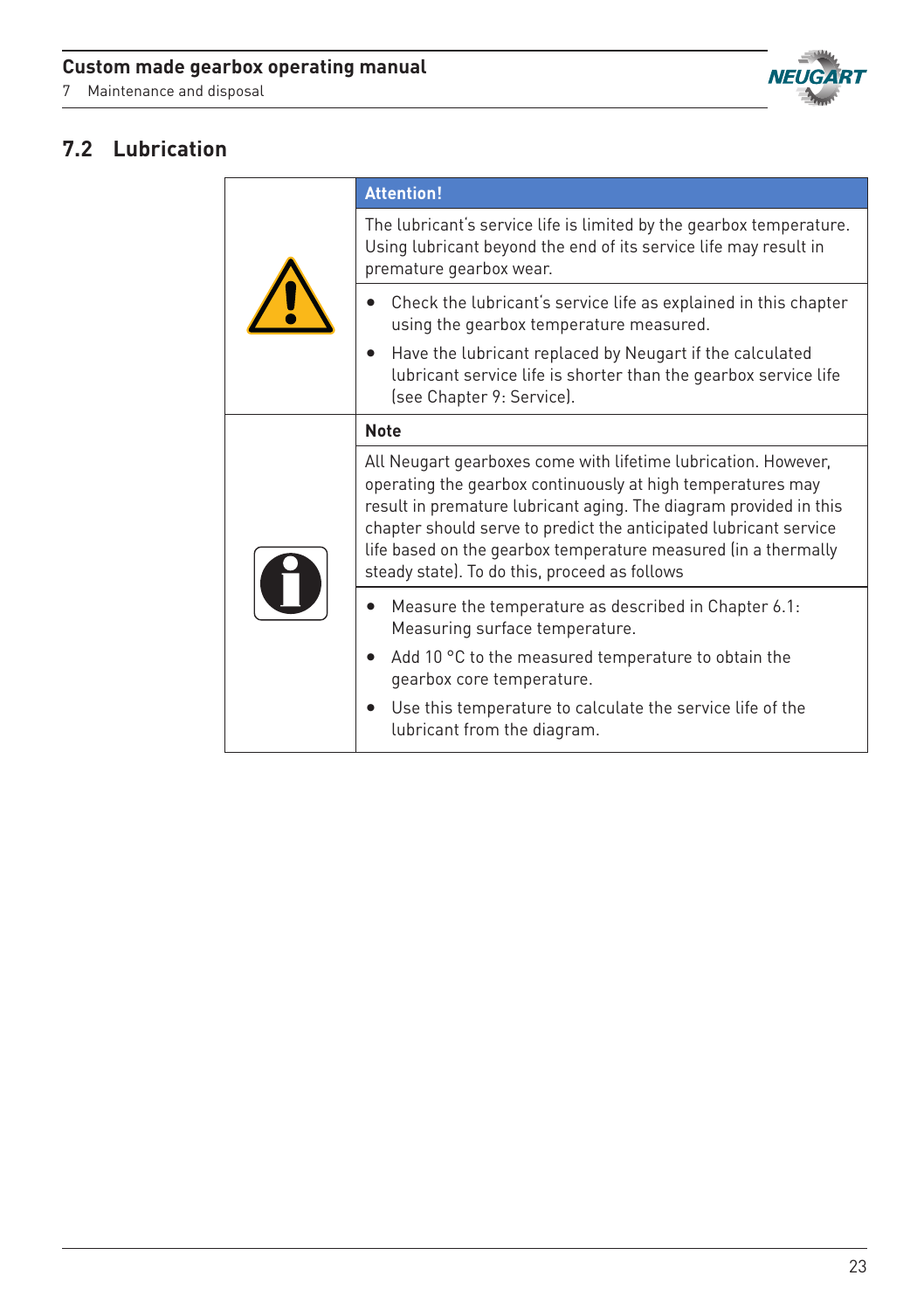Maintenance and disposal



## **Lubricant service life**



t [h] Service life of lubricant

- T [°C] Operating temperature with continuous operation
- Standard lubrication (grease)
- Standard lubrication (oil)

## **7.3 Seals**



## **7.4 Disposal**

|  | <b>Attention!</b>                                                                                                                                                                                                                                                                                                           |
|--|-----------------------------------------------------------------------------------------------------------------------------------------------------------------------------------------------------------------------------------------------------------------------------------------------------------------------------|
|  | Escaping operating materials and improper disposal may harm<br>the environment.                                                                                                                                                                                                                                             |
|  | Dispose of greases and oils separately.<br>• The gearbox and packaging materials should be disposed of<br>in line with environmental legislation.<br>Observe the applicable national regulations on proper disposal.<br>If you have any questions relating to disposal contact Neugart<br>Service (see Chapter 9: Service). |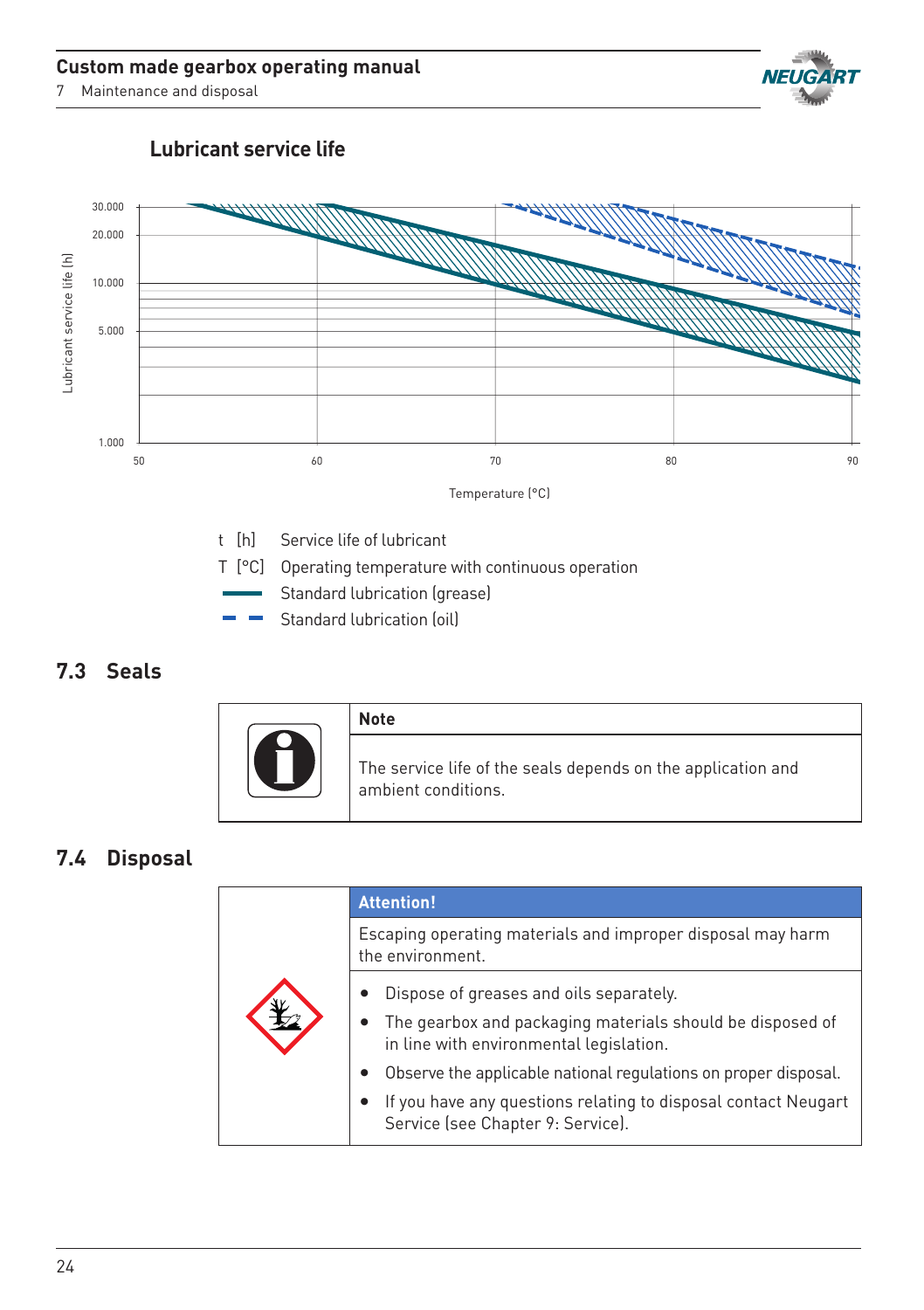

# **8 Operating faults**

# **8.1 Remedying operating faults**

| <b>Danger</b>       | <b>Possible cause</b>                                                    | <b>Solution</b>                |
|---------------------|--------------------------------------------------------------------------|--------------------------------|
| Unusual or loud     | Bearing damage                                                           | <b>Contact Neugart Service</b> |
| running noise       | Gearing damage                                                           |                                |
|                     | Restricted air supply                                                    | Ensure sufficient cooling      |
| Increased operating | Motor is heating the<br>gearbox                                          | Ensure sufficient cooling      |
| temperatures        | The gearbox is not<br>suitable for the load cycle,<br>ambient conditions | Check the technical data       |
|                     |                                                                          | <b>Contact Neugart Service</b> |
| Lubricant escaping  | Seal defective                                                           | <b>Contact Neugart Service</b> |

|  | <b>Note</b>                                                                                                                                                         |
|--|---------------------------------------------------------------------------------------------------------------------------------------------------------------------|
|  | f you would like assistance in remedying the operating fault,<br>please contact Neugart Service (see Chapter 9: Service) and have<br>the following details on hand: |
|  | Complete identification plate                                                                                                                                       |
|  | Type and extent of fault                                                                                                                                            |
|  | Attendant circumstances and time of fault                                                                                                                           |
|  | Presumed cause                                                                                                                                                      |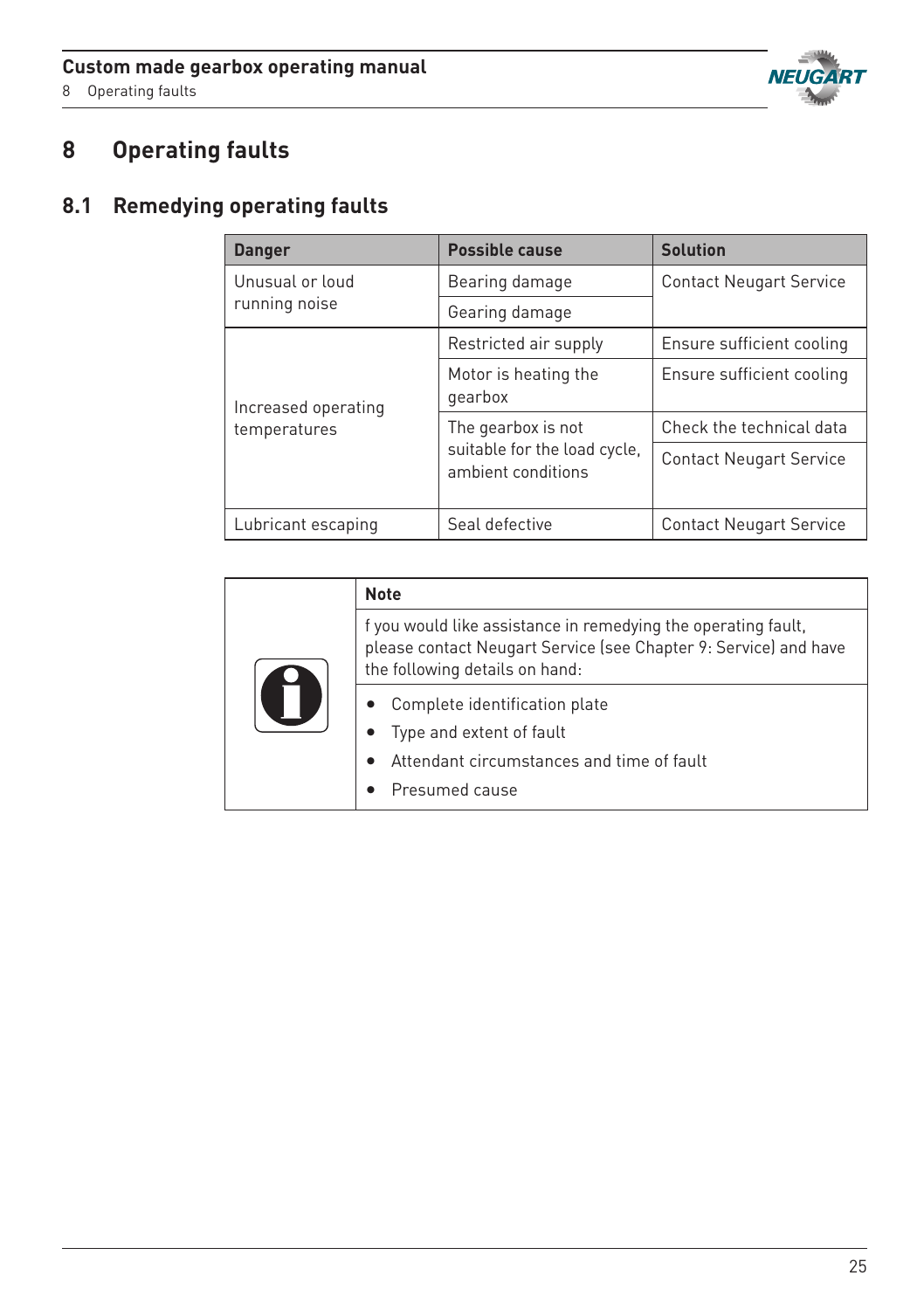



# **9 Service**

We are happy to assist with further questions and problems associated with the drive technology.

## **Address for returns**

|              | Neugart GmbH            |
|--------------|-------------------------|
|              | Werk 2                  |
|              | <b>Customer Service</b> |
|              | Keltenstraße 18         |
|              | 77971 Kippenheim        |
|              | Germany                 |
| <b>Phone</b> | +49 7825 847-3535       |
| Fax          | +49 7825 847-433535     |
| Email        | service@neugart.com     |
| Web          | www.neugart.com         |